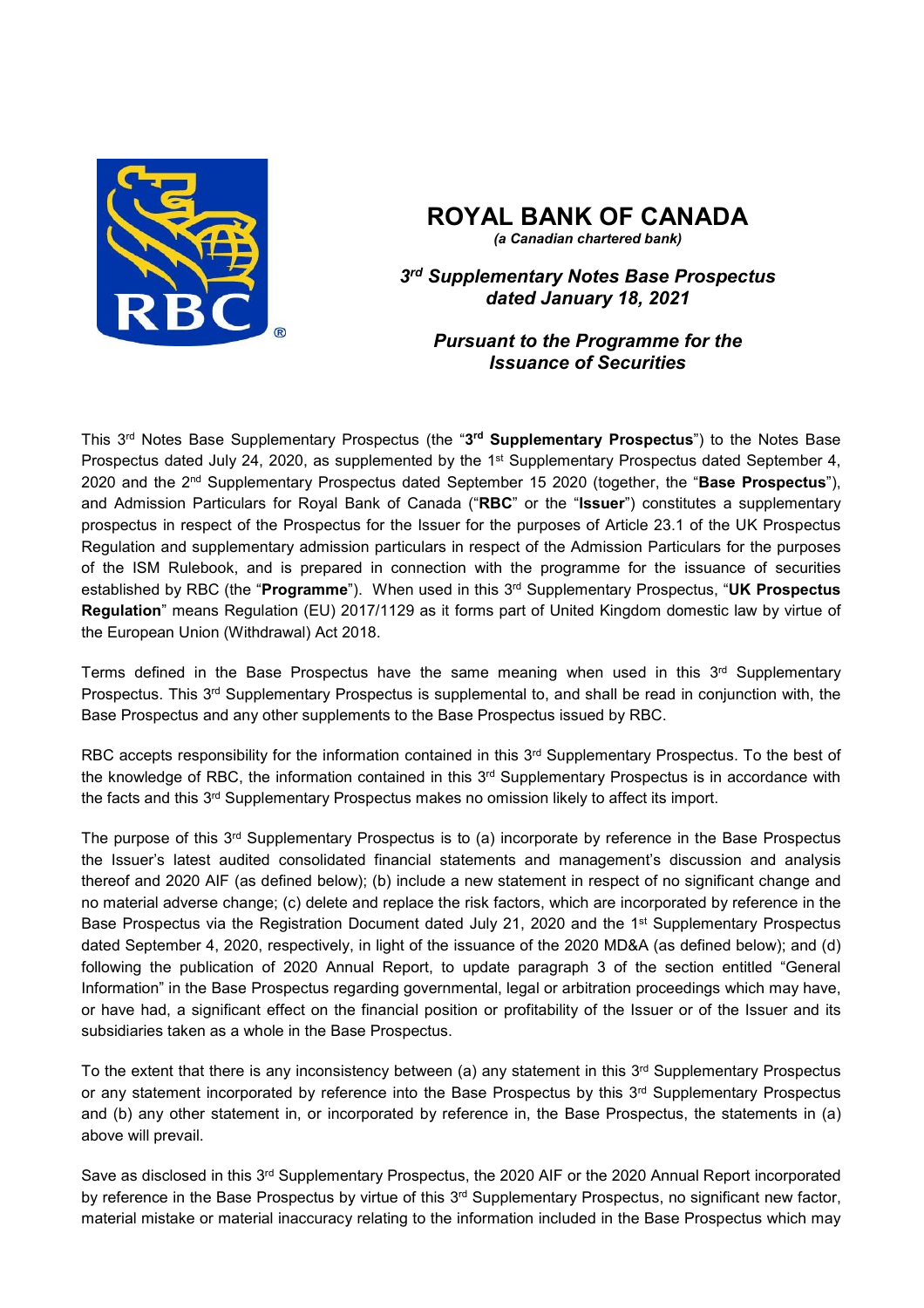affect the assessment of Notes issued under the Programme has arisen or been noted, as the case may be, since approval by the FCA of the 2<sup>nd</sup> Supplementary Prospectus dated September 15, 2020.

# **DOCUMENTS INCORPORATED BY REFERENCE**

The following documents are, by virtue of this 3rd Supplementary Prospectus, incorporated in, and form part of, the Base Prospectus:

- (i) RBC's Annual Information Form dated December 1, 2020 (the "**2020 AIF**");
- (ii) the following sections of RBC's 2020 Annual Report (the "**2020 Annual Report**") for the year ended October 31, 2020:
	- (a) the Management's Discussion and Analysis on pages 14 through 116 (the "**2020 MD&A**");
	- (b) the audited annual consolidated financial statements, which comprise the consolidated balance sheets as of October 31, 2020 and 2019, and the related consolidated statements of income, comprehensive income, changes in equity, and cash flows for the years then ended, including the related notes, prepared in accordance with International Financial Reporting Standards as issued by the International Accounting Standards Board on pages 127 through 220, together with Management's Report on Internal Control over Financial Reporting as of October 31, 2020 on page 119, the Independent Auditor's Report and the Report of Independent Registered Public Accounting Firm, each dated December 1, 2020, on pages 120 through 123 and 124 through 126, respectively, (the "**2020 Audited Consolidated Financial Statements**");
	- (c) the information about tax examinations and assessments and legal and regulatory matters to which the Issuer and its Subsidiaries are or have been subject in Note 22 on page 207 and Note 25 on pages 210 through 211, respectively; and

the remainder of the 2020 Annual Report is either not relevant for prospective investors or covered elsewhere in this 3rd Supplementary Prospectus and is not incorporated by reference.

The 2020 AIF, the 2020 Annual Report, which includes the 2020 Audited Consolidated Financial Statements and the 2020 MD&A, are, by virtue of this 3<sup>rd</sup> Supplementary Prospectus, incorporated in, and form part of, the Base Prospectus. The remainder of the 2020 AIF and 2020 Annual Report is either covered elsewhere in the Base Prospectus or is not relevant for investors.

The 2020 AIF and the 2020 Annual Report, which includes the 2020 Audited Consolidated Financial Statements and the 2020 MD&A, are available for viewing at the following links:

#### 2020 AIF

 *https://www.rbc.com/investor-relations/\_assets-custom/pdf/aif2020.pdf* 

 2020 Annual Report  *https://www.rbc.com/investor-relations/\_assets-custom/pdf/ar\_2020\_e.pdf* 

The 2020 AIF and the 2020 Annual Report, which includes the 2020 Audited Consolidated Financial Statements and the 2020 MD&A, have been filed with the National Storage Mechanism and are available for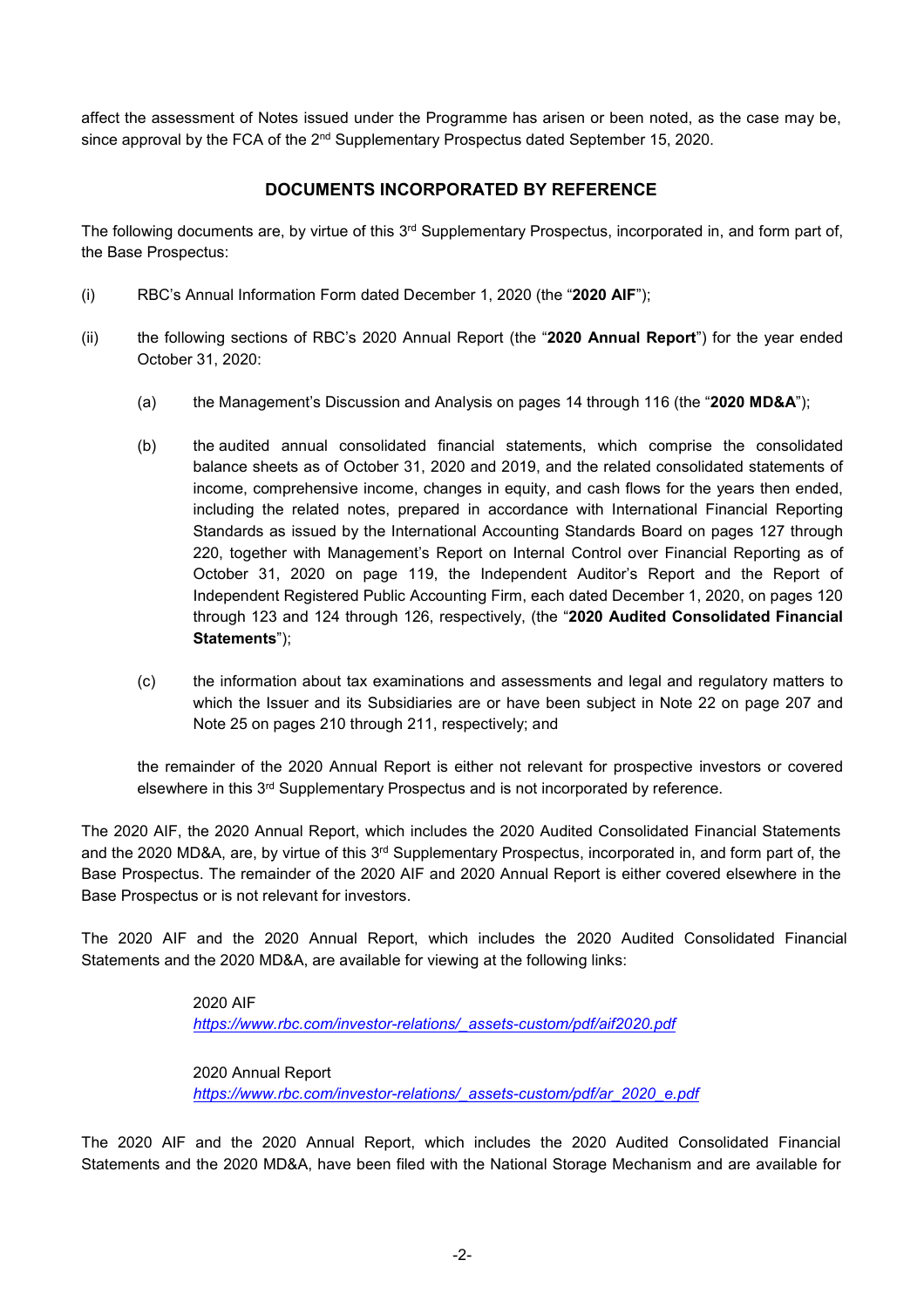viewing at *https://data.fca.org.uk/#/nsm/nationalstoragemechanism* and have been announced via the Regulatory News Service operated by the London Stock Exchange.

For the avoidance of doubt, any document incorporated by reference in the 2020 AIF, the 2020 Audited Consolidated Financial Statements and the 2020 MD&A shall not form part of this 3<sup>rd</sup> Supplementary Prospectus for the purposes of the UK Prospectus Regulation, or the ISM Rulebook except where such information or other documents are specifically incorporated by reference or attached to this 3rd Supplementary Prospectus.

Copies of this  $3<sup>rd</sup>$  Supplementary Prospectus, the Base Prospectus and the documents incorporated by reference in either of these can be (1) viewed on the Issuer's website maintained in respect of the Programme at *https://www.rbc.com/investor-relations/european-senior-notes-program* (2) obtained on written request and without charge from the Issuer at 20th Floor, 200 Bay Street, Toronto, Ontario, Canada M5J 2J5, Attention Senior Vice President, Wholesale Finance and Investor Relations and from the office of the Issuing and Paying Agent, The Bank of New York Mellon, London Branch, One Canada Square, London E14 5AL, England, Attention: Manager, EMEA Corporate & Sovereign Department and (3) viewed on the website of the Regulatory News Service operated by the London Stock Exchange at http://www.londonstockexchange.com/exchange/news/market-news/market-news-home.html under the name of the Issuer and the headline "Publication of Prospectus". Copies of the Issuer's periodic financial reporting can also be viewed by accessing the Issuer's disclosure documents through the Internet on the Canadian System for Electronic Document Analysis and Retrieval at *http://www.SEDAR.com* (an internet based securities regulatory filing system). Any websites included in this 3<sup>rd</sup> Supplementary Prospectus other than in respect of the information incorporated by reference are for information purposes only and do not form part of this 3<sup>rd</sup> Supplementary Prospectus or the Base Prospectus and the FCA has neither scrutinised or approved the information contained therein.

## **STATEMENT OF NO SIGNIFICANT CHANGE**

Since October 31, 2020, the last day of the financial period in respect of which the most recent audited consolidated financial statements of the Issuer have been published, there has been no significant change in the financial position or financial performance of the Issuer and its subsidiaries taken as a whole.

## **STATEMENT OF NO MATERIAL ADVERSE CHANGE**

Since October 31, 2020, the date of its last published audited consolidated financial statements, there has been no material adverse change in the prospects of the Issuer and its subsidiaries taken as a whole.

#### **RISK FACTORS**

The current risk factors under the section entitled "**Risks relating to the Issuer**" in the Registration Document and the risk factor contained in the 1<sup>st</sup> Supplementary Prospectus dated September 4, 2020, and which are incorporated by reference in the Base Prospectus via the Registraton Document and such  $1<sup>st</sup>$  Supplementary Prospectus, respectively, are deleted and replaced by the risks relating to the Issuer set out below. For the avoidance of doubt, all revisions to the risk factors noted herein are only for the purposes of the Base Prospectus and do not constitute a supplement to the Registration Document itself.

#### "**1. Top and emerging risks**

An important component of the Issuer's risk management approach is to ensure that top and emerging risks, as they evolve, are identified, managed, and incorporated into the Issuer's existing risk management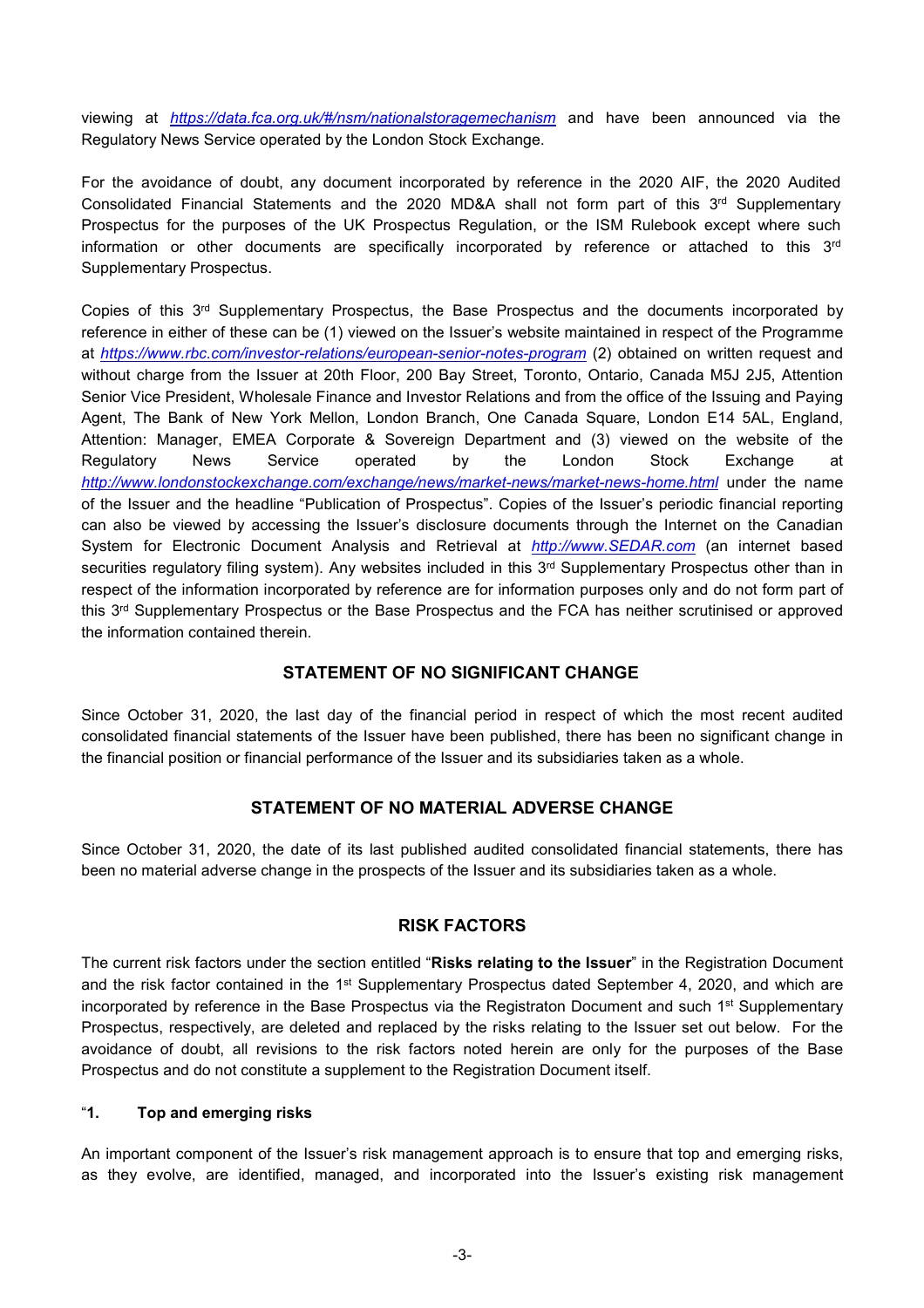assessment, measurement, monitoring and escalation processes. These practices are intended to ensure a forward-looking risk assessment is maintained by management in the course of business development and as part of the execution of ongoing risk oversight responsibilities. Top and emerging risks are discussed by the Issuer's senior management and the Board on a regular basis. The Issuer has developed supplementary internal guidance to support enterprise-wide identification and assessment of all material risks, including those that are not readily apparent.

Top and emerging risks encompass those that could materially impact the Issuer's financial results, reputation, business model, or strategy in the short to medium term, as well as those that could potentially impact the Issuer as the risks evolve.

In addition to the Impact of pandemic risk factor set out under "**5. Macroeconomic risks**" below which impacts multiple risk factors, the table below sets out the risk factors that the Issuer currently considers its top and emerging risks, but it should be highlighted that the risks set out in these tables are not exhaustive and investors should consider all the risk factors disclosed in the Risk Factors section.

| Top & emerging risks                             | <b>Description</b>                                                                                                                                                                                                                                                                                                                                                                                                                                                                                                                                                                                                                                                                                                                                                                                                                                                                                                                                                                                                                                                                                                                                                                                                                                                                                                                                                                                                                                                                                                                                                                                                                                                                                                                                                                                                                                                                                                                          |
|--------------------------------------------------|---------------------------------------------------------------------------------------------------------------------------------------------------------------------------------------------------------------------------------------------------------------------------------------------------------------------------------------------------------------------------------------------------------------------------------------------------------------------------------------------------------------------------------------------------------------------------------------------------------------------------------------------------------------------------------------------------------------------------------------------------------------------------------------------------------------------------------------------------------------------------------------------------------------------------------------------------------------------------------------------------------------------------------------------------------------------------------------------------------------------------------------------------------------------------------------------------------------------------------------------------------------------------------------------------------------------------------------------------------------------------------------------------------------------------------------------------------------------------------------------------------------------------------------------------------------------------------------------------------------------------------------------------------------------------------------------------------------------------------------------------------------------------------------------------------------------------------------------------------------------------------------------------------------------------------------------|
| 1.1 Business and<br>economic conditions          | The Issuer's financial results may be affected to varying degrees by the general<br>business and economic conditions in the geographic regions in which the Issuer<br>operates. These conditions may include factors such as consumer saving and<br>spending habits as well as consumer borrowing and repayment patterns,<br>unemployment rates, the impact of containment measures associated with the<br>COVID-19 pandemic or other health crises on businesses' operations, the level of<br>business investment and overall business sentiment, the level of government<br>spending as well as fiscal and monetary stimulus, the level of activity and volatility of<br>the financial markets, and inflation. For example, economic downturns may result in<br>higher unemployment rates and lower household incomes, lower corporate earnings,<br>changes in business investment and consumer spending, and could adversely affect<br>the Issuer's business, including but not limited to the demand for its loan and other<br>products and result in lower earnings, including higher credit losses.<br>The Issuer's financial results are also sensitive to changes in interest rates and to<br>weaker investor confidence and market conditions, which may lead to lower client<br>activity and unfavourable changes in earnings.<br>Additional risks are emerging around how countries will seek to recoup the<br>unprecedented levels of stimulus measures introduced in response to the COVID-19<br>pandemic and balance budgets in the future, and around the potential implications<br>that a prolonged low interest rate environment will have, for example, on increasing<br>wealth inequality and extended retirement ages, among others.<br>For details on how the Issuer is managing its risks associated with the COVID-19<br>pandemic, refer to the Impact of pandemic risk factor below in "5. Macroeconomic<br>risks". |
| 1.2 Information<br>technology and<br>cyber risks | Information technology (IT) and cyber risks remain top risks, not only for the financial<br>services sector, but for other industries worldwide. The Issuer continues to be subject<br>to heightened risks in the form of cyberattacks, data breaches, cyber extortion and<br>similar compromises, due to: (i) the size, scale, and global nature of the Issuer's                                                                                                                                                                                                                                                                                                                                                                                                                                                                                                                                                                                                                                                                                                                                                                                                                                                                                                                                                                                                                                                                                                                                                                                                                                                                                                                                                                                                                                                                                                                                                                           |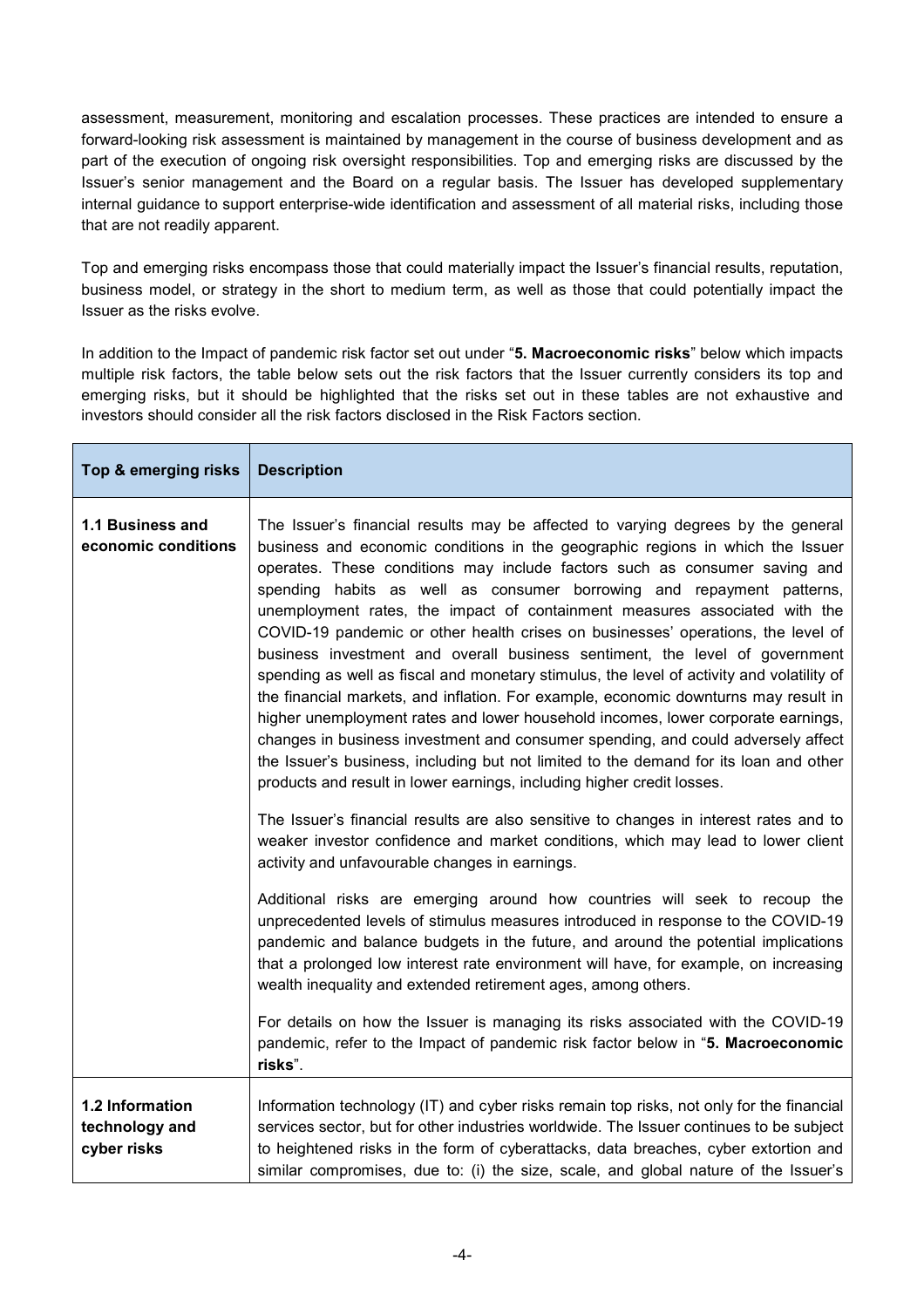|                                                          | operations; (ii) the Issuer's heavy reliance on the internet to conduct day-to-day<br>business activities; (iii) the Issuer's intricate technological infrastructure; and (iv) the<br>Issuer's use of third-party service providers. Additionally, clients' use of personal<br>devices can create further avenues for potential cyber-related incidents, as the Issuer<br>has little or no control over the safety of these devices. IT and cyber risks have<br>increased during the COVID-19 pandemic, as increased malicious activities are<br>creating more threats for cyberattacks including COVID-19 phishing emails,<br>malware-embedded mobile apps that purport to track infection rates, and targeting of<br>vulnerabilities in remote access platforms as many companies continue to operate<br>with work from home arrangements.<br>Resulting implications could include business interruptions, service disruptions,<br>financial loss, theft of intellectual property and confidential information, litigation,<br>enhanced regulatory attention and penalties, as well as reputational damage.<br>Furthermore, the adoption of emerging technologies, such as cloud computing, AI<br>and robotics, call for continued focus and investment to manage risks effectively. Not<br>managing this risk effectively may have an adverse effect on the Issuer's financial<br>performance and condition.                                                                                                                                                                                                                                                                                                                                                                                                                                                                                                                                                                                                                                                                 |
|----------------------------------------------------------|---------------------------------------------------------------------------------------------------------------------------------------------------------------------------------------------------------------------------------------------------------------------------------------------------------------------------------------------------------------------------------------------------------------------------------------------------------------------------------------------------------------------------------------------------------------------------------------------------------------------------------------------------------------------------------------------------------------------------------------------------------------------------------------------------------------------------------------------------------------------------------------------------------------------------------------------------------------------------------------------------------------------------------------------------------------------------------------------------------------------------------------------------------------------------------------------------------------------------------------------------------------------------------------------------------------------------------------------------------------------------------------------------------------------------------------------------------------------------------------------------------------------------------------------------------------------------------------------------------------------------------------------------------------------------------------------------------------------------------------------------------------------------------------------------------------------------------------------------------------------------------------------------------------------------------------------------------------------------------------------------------------------------------------------------------------------------------|
| 1.3 Canadian<br>housing and<br>household<br>indebtedness | Canadian housing and household indebtedness risks are heightened as a result of a<br>rise in unemployment and decline in labour participation. Interest rate cuts,<br>government support programs and relief programs offered by financial institutions<br>have helped households and may have contributed towards an increase in savings<br>and a decrease in household indebtedness. However, concerns related to housing<br>affordability in certain markets and levels of Canadian household debt that were<br>already elevated before the additional challenges brought on by the COVID-19<br>pandemic could continue to rise if the COVID-19 pandemic worsens, if the period to<br>economic recovery is prolonged or as relief programs expire, resulting in, among<br>other things, higher credit losses for the Issuer. As at October 31, 2020, the Issuer's<br>retail credit risk exposure, which includes residential mortgages, home equity lines of<br>credit, credit cards, unsecured lines of credit and overdraft protection products, was<br>C\$556,330 million reflecting exposures at default.<br>Additional risks are emerging with uncertainty surrounding the real estate rental<br>market, changing consumer preferences and work arrangements, and the continued<br>impact from industries significantly affected by the COVID-19 pandemic, all of which<br>may have an impact on future real estate investment and demand. For example,<br>uncertainties within the smaller size condo market have arisen during the COVID-19<br>pandemic, driven by a combination of a decline in short-term rentals and a shift in<br>long-term rental preferences away from key metropolitan areas to adapt to ongoing<br>work from home arrangements. Both factors have contributed to an increase in<br>vacancy rates and a reduction in rental income in certain metropolitan markets which<br>could impact sale prices into the future and result in higher household indebtedness,<br>which could have negative credit implications for this lending portfolio. |
|                                                          | If this risk is not properly managed, it may have a negative impact on the Issuer's<br>financial performance and condition and prospects.                                                                                                                                                                                                                                                                                                                                                                                                                                                                                                                                                                                                                                                                                                                                                                                                                                                                                                                                                                                                                                                                                                                                                                                                                                                                                                                                                                                                                                                                                                                                                                                                                                                                                                                                                                                                                                                                                                                                       |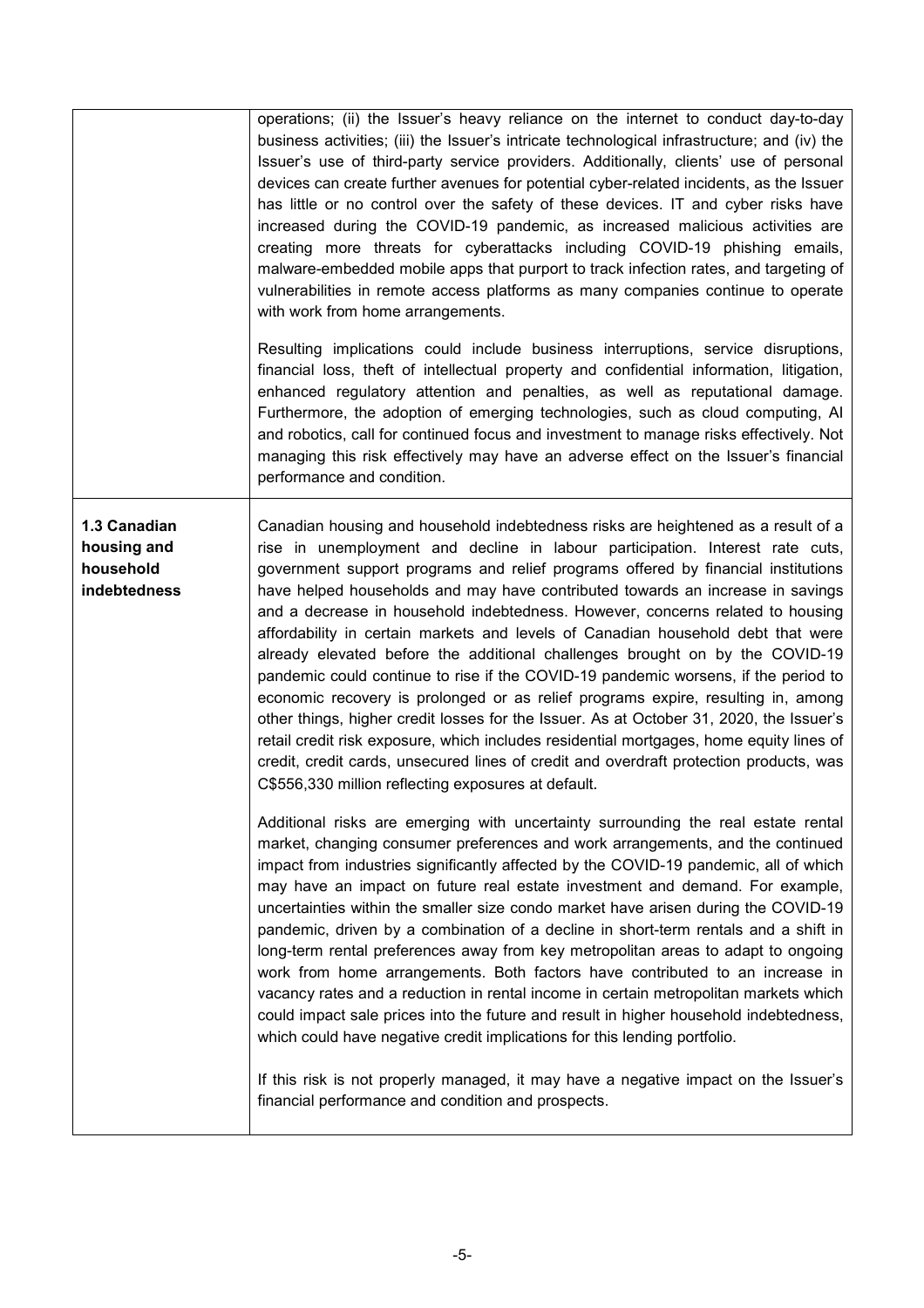| 1.4 Privacy, data and<br>third-party related<br>risks | The collection, use and sharing of data, as well as the management and governance<br>of data, are increasingly important as the Issuer continues to invest in digital<br>solutions and innovation, as well as, expanding its business activities.                                                                                                                                                                                                                                                                                                                                                                                                                                                                                                                                                                                                                                                                                                             |
|-------------------------------------------------------|---------------------------------------------------------------------------------------------------------------------------------------------------------------------------------------------------------------------------------------------------------------------------------------------------------------------------------------------------------------------------------------------------------------------------------------------------------------------------------------------------------------------------------------------------------------------------------------------------------------------------------------------------------------------------------------------------------------------------------------------------------------------------------------------------------------------------------------------------------------------------------------------------------------------------------------------------------------|
|                                                       | Data management is the risk of failing to manage information appropriately<br>throughout its lifecycle due to inadequate processes and controls, resulting in legal or<br>regulatory consequences, reputational damage or financial loss.                                                                                                                                                                                                                                                                                                                                                                                                                                                                                                                                                                                                                                                                                                                     |
|                                                       | In addition to the management and governance of data, its collection, use, and<br>sharing also remain a top risk given the high value attributed to the Issuer's data.<br>Resulting implications from failing to manage this risk could include financial loss,<br>theft of intellectual property and confidential information, litigation, enhanced<br>regulatory attention and penalties, as well as reputational damage.                                                                                                                                                                                                                                                                                                                                                                                                                                                                                                                                   |
|                                                       | Privacy is the risk of improper creation or collection, use, disclosure, retention or<br>destruction of information. Effective privacy and information management practices<br>continue to grow in importance, as demonstrated by the continued development of<br>complex regulations in the jurisdictions in which the Issuer operates and recent<br>regulatory developments relating to data privacy. The Chief Privacy Office and the<br>Chief Data Office partner with cross-functional teams to develop and implement<br>enterprise-wide standards and practices that describe how data is used, protected,<br>managed and governed.                                                                                                                                                                                                                                                                                                                     |
|                                                       | The Issuer's potential exposure to these risks also increases as the Issuer continues<br>to partner with third-party service providers and adopt new technologies (e.g., cloud<br>computing, AI and machine learning, etc.) and business models. Third-party risk is<br>the risk of failure to effectively manage third parties which may expose the Issuer to<br>service disruptions, regulatory action, financial loss, litigation or reputational damage.                                                                                                                                                                                                                                                                                                                                                                                                                                                                                                  |
|                                                       | Privacy, data and third-party related risks have been heightened as the use of work<br>from home arrangements have become common practice. As the majority of the<br>Issuer's employees continue to work from home, it is continuously monitoring and<br>enforcing best practices as it seeks to maintain the privacy and confidentiality of all<br>sensitive information. The Issuer's security awareness program is required to be<br>completed by each employee annually and includes cyber awareness training on<br>managing risks while working remotely. Third-party providers critical to its operations<br>are being monitored for any impact on their ability to deliver services, including<br>vendors of its third-party providers. Failure to properly onboard and manage service<br>providers may expose the Issuer to service disruption, financial loss and other risks<br>that may negatively impact its financial performance and condition. |
| 1.5 Regulatory<br>changes                             | The ongoing introduction of new or revised regulations will continue to lead to<br>increasing focus across the organization on meeting additional regulatory<br>requirements across the multiple jurisdictions in which the Issuer operates. See<br>"Business segment results" on pages 26 to 48 of the 2020 MD&A incorporated by<br>reference in the Base Prospectus for information on the Issuer's business segments<br>and the jurisdictions in which they operate. Financial and other reforms that have<br>come into effect or are coming into effect, across multiple jurisdictions, such as<br>Canadian anti-money laundering regulations, the Interest rate benchmark reform, as                                                                                                                                                                                                                                                                     |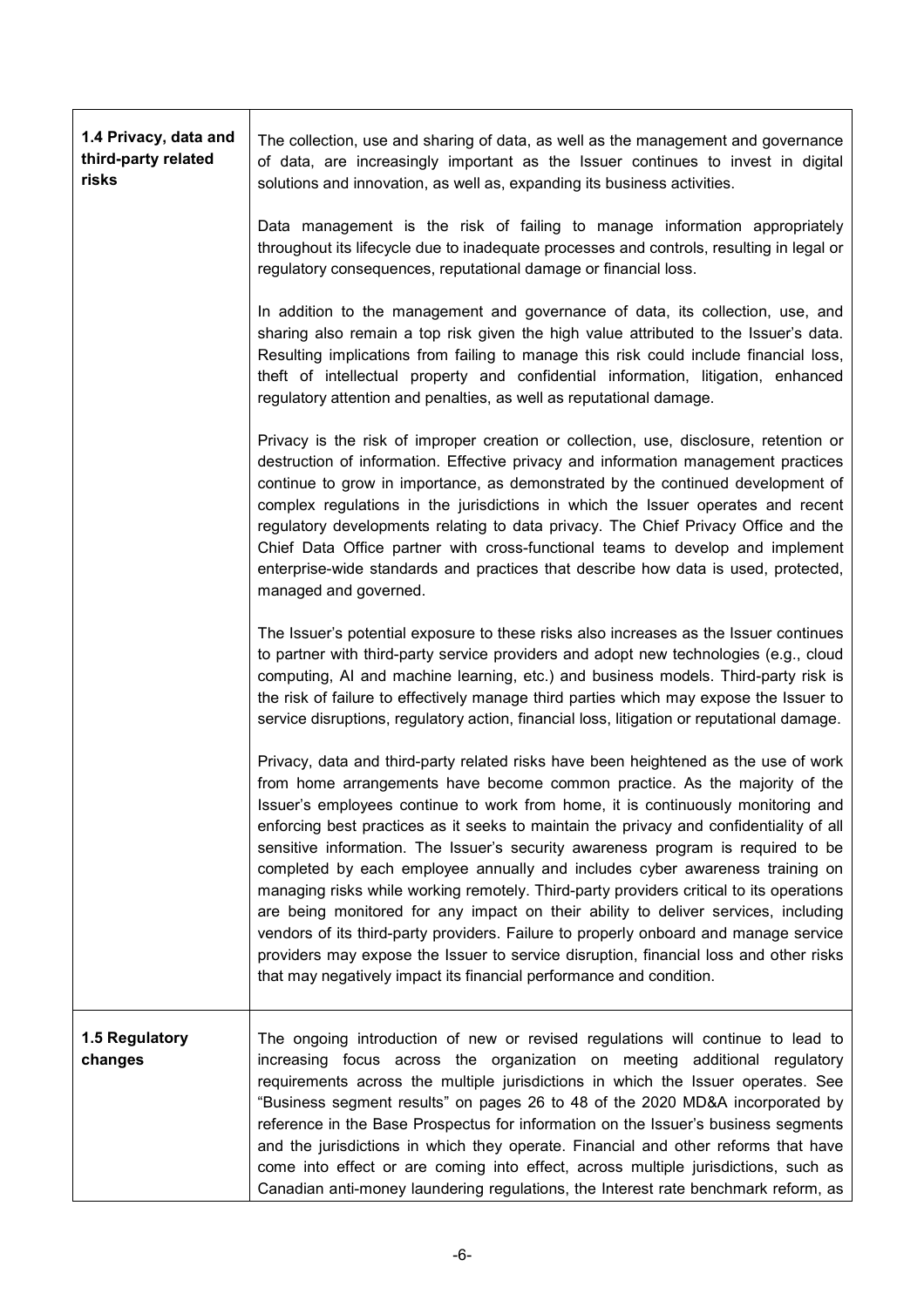|                                                                                          | well as data, privacy, consumer protection regulations, Canadian benchmark rate for<br>qualifying insured mortgages and client focused reforms, continue to provide<br>challenges and impact its operations and strategies and may negatively impact its<br>financial performance and condition and prospects.                                                                                                                                                                                                                                                                                                                                                                                                                                                                                                                                                                                                                                                                                                                                                                                                                                                                                                                                     |
|------------------------------------------------------------------------------------------|----------------------------------------------------------------------------------------------------------------------------------------------------------------------------------------------------------------------------------------------------------------------------------------------------------------------------------------------------------------------------------------------------------------------------------------------------------------------------------------------------------------------------------------------------------------------------------------------------------------------------------------------------------------------------------------------------------------------------------------------------------------------------------------------------------------------------------------------------------------------------------------------------------------------------------------------------------------------------------------------------------------------------------------------------------------------------------------------------------------------------------------------------------------------------------------------------------------------------------------------------|
| 1.6<br><b>Environmental</b><br>social<br>risk<br>and<br>(including<br>climate<br>change) | Recent events have put organizations, including the Issuer, under increasing scrutiny<br>to address social and racial inequality and human rights issues, and failure to do so<br>may result in strategic, reputational and regulatory risks. Additional risks are<br>emerging associated with climate change as it relates to extreme weather events and<br>the global transition to a low carbon economy, which could result in a broad range of<br>impacts including potential strategic, reputational, regulatory, compliance, operational<br>and credit related risks for the Issuer and its clients. As concerns continue and global<br>efforts to transition to a low carbon economy intensify, the Issuer's regulatory<br>compliance and reputational risks are increasing. If not managed effectively, these<br>risks could lead to negative reputational and financial impacts.                                                                                                                                                                                                                                                                                                                                                          |
| 1.7 Digital disruption<br>and innovation                                                 | The COVID-19 pandemic has changed the way consumers interact with financial<br>services providers. Demand for digital banking services has increased, and while this<br>represents an opportunity for the Issuer to leverage its technological advantage, the<br>need to meet the rapidly evolving needs of clients and compete with non-traditional<br>competitors has increased the Issuer's strategic and reputational risks. Additional<br>risks also continue to emerge as demographic trends, evolving client expectations,<br>the increased power to analyze data and the emergence of disruptors are creating<br>competitive pressures across a number of sectors. Moreover, established technology<br>companies, newer competitors, and regulatory changes continue to foster new<br>business models that could challenge traditional banks and financial products.<br>Finally, while the adoption of new technologies, such as AI and machine learning,<br>presents opportunities for the Issuer, it could result in new and complex strategic,<br>reputational, operational, regulatory and compliance risks that would need to be<br>managed effectively and, if not, may adversely impact its financial performance and<br>condition. |
| 1.8<br><b>Culture</b><br>and<br>conduct risks                                            | The Issuer's purpose, values and risk principles are key dimensions of the Issuer's<br>culture. The Issuer demonstrates its culture through its conduct - the behaviours,<br>judgments, decisions, and actions of the organization and its employees. Culture and<br>conduct risks are considered top risks for the financial services industry due to the<br>impact the Issuer's choices, behaviours, and overall risk governance can have on<br>outcomes for its stakeholders. The Issuer embeds client considerations into its<br>decision-making processes and aims to ensure focus on the fair treatment of clients,<br>and continues to implement regulatory changes that align with this objective. The<br>Issuer is responsive to evolving employee needs while expecting employees to<br>always act with integrity.<br>Canadian, U.S. and global regulators have been increasingly focused on conduct<br>matters and risks, and heightened expectations generally from regulators could lead                                                                                                                                                                                                                                              |
|                                                                                          | to investigations, remediation requirements, and higher compliance costs. While the<br>Issuer takes numerous steps to continue to strengthen its conduct practices, and<br>prevent and detect outcomes which could potentially harm clients, customers,                                                                                                                                                                                                                                                                                                                                                                                                                                                                                                                                                                                                                                                                                                                                                                                                                                                                                                                                                                                            |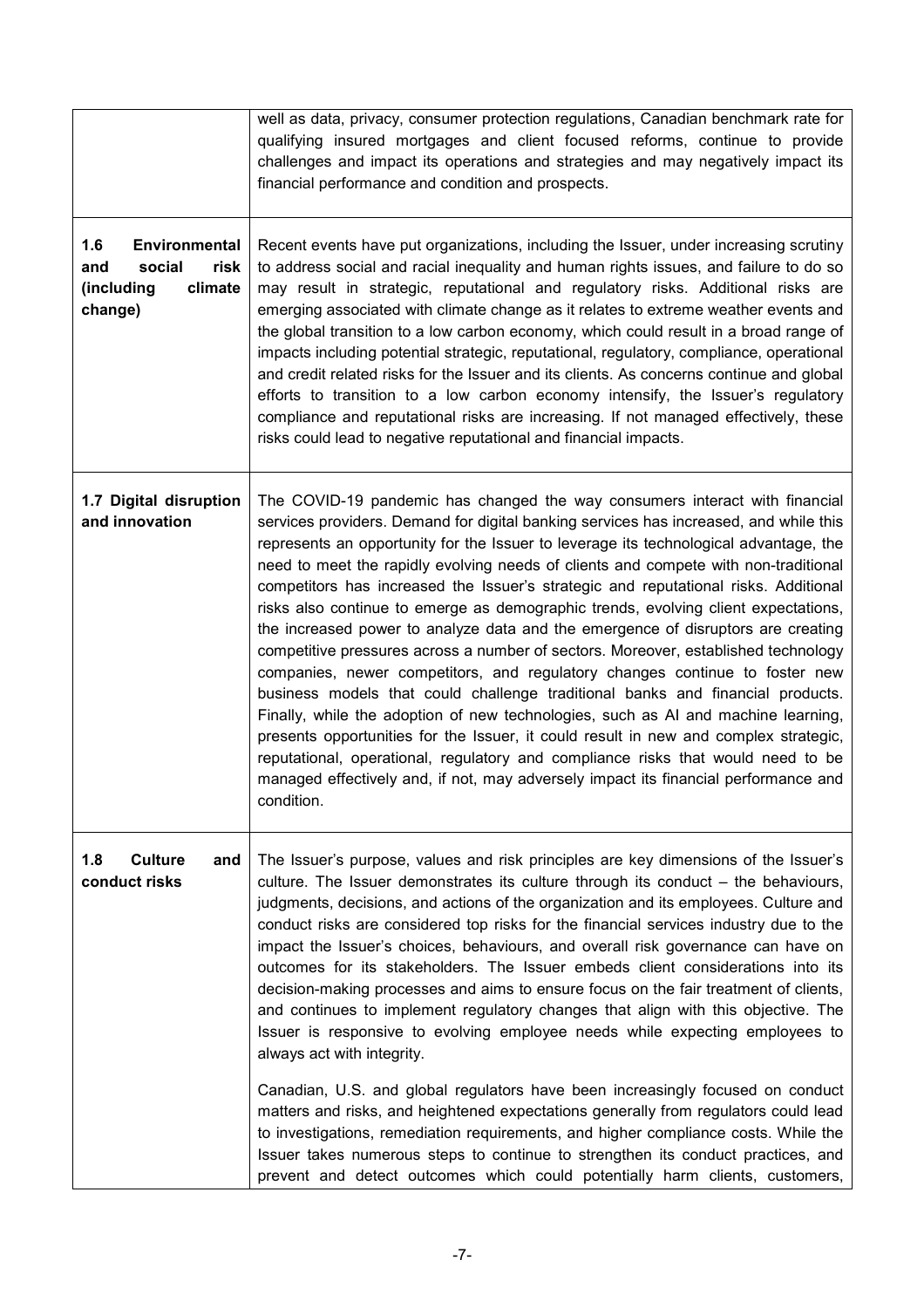| employees or the integrity of the markets, such outcomes may not always be         |
|------------------------------------------------------------------------------------|
| prevented or detected and if not, may negatively impact its financial position and |
| performance as well as its prospects.                                              |

#### **2. Transactional/Positional risks**

#### *2.1 Credit risk*

Credit risk is the risk of loss associated with an obligor's potential inability or unwillingness to fulfill its contractual obligations on a timely basis and may arise directly from the risk of default of a primary obligor of the Issuer (e.g., issuer, debtor, counterparty, borrower or policyholder), indirectly from a secondary obligor of the Issuer (e.g., guarantor or reinsurer), through off-balance sheet exposures, contingent credit risk, associated credit risk and/or transactional risk. Credit risk includes counterparty credit risk arising from both trading and non-trading activities.

Credit risk is inherent in a wide range of the Issuer's businesses. This includes lending to businesses, sovereigns, public sector entities, banks and other financial institutions, as well as certain high net worth individuals and small businesses, which comprise the Issuer's wholesale credit portfolio, and residential mortgages, personal loans, credit cards, and small business loans, which comprise the Issuer's retail credit portfolio.

The Issuer's gross credit exposure includes lending-related and other credit risk, and trading-related credit risk. Lending-related and other credit risk includes: loans and acceptances outstanding, undrawn commitments, and other exposures, including contingent liabilities such as letters of credit and guarantees, debt securities carried at fair value through other comprehensive income (FVOCI) or amortized cost and deposits with financial institutions. Trading-related credit risk includes: Repo-style transactions, which include repurchase and reverse repurchase agreements and securities lending and borrowing transactions, and derivatives. The Issuer's credit risk exposure as at October 31, 2020 was C\$1,567,554 million. See the table "Credit Risk exposure by portfolio, sector and geography" on page 66 of the 2020 MD&A incorporated by reference in the Base Prospectus for further information.

Credit risk also includes (i) counterparty credit risk; and (ii) wrong-way risk. Counterparty credit risk is the risk that a party with whom the Issuer has entered into a financial or non-financial contract will fail to fulfil its contractual agreement and default on its obligation. It incorporates not only the contract's current value, but also considers how that value can move as market conditions change. Counterparty credit risk usually arises from trading-related derivative and repo-style transactions. Derivative transactions include forwards, futures, swaps and options, and can have underlying references that are either financial (e.g., interest rate, foreign exchange, credit or equity) or non-financial (e.g., precious metal and commodities). For more information on derivatives instruments and credit risk mitigation, see Note 8 of the 2020 Audited Consolidated Financial Statements incorporated by reference into the Base Prospectus.

Wrong-way risk is the risk that exposure to a counterparty is adversely correlated with the credit quality of that counterparty. There are two types of wrong-way risk: (i) specific wrong-way risk, which exists when the Issuer's exposure to a particular counterparty is positively correlated with the probability of default of the counterparty due to the nature of the Issuer's transactions with them (e.g., loan collateralized by shares or debt issued by the counterparty or a related party); and (ii) general wrong-way risk, which exists when there is a positive correlation between the probability of default of counterparties and general macroeconomic or market factors. This typically occurs with derivatives (e.g., the size of the exposure increases) or with collateralized transactions (e.g., the value of the collateral declines).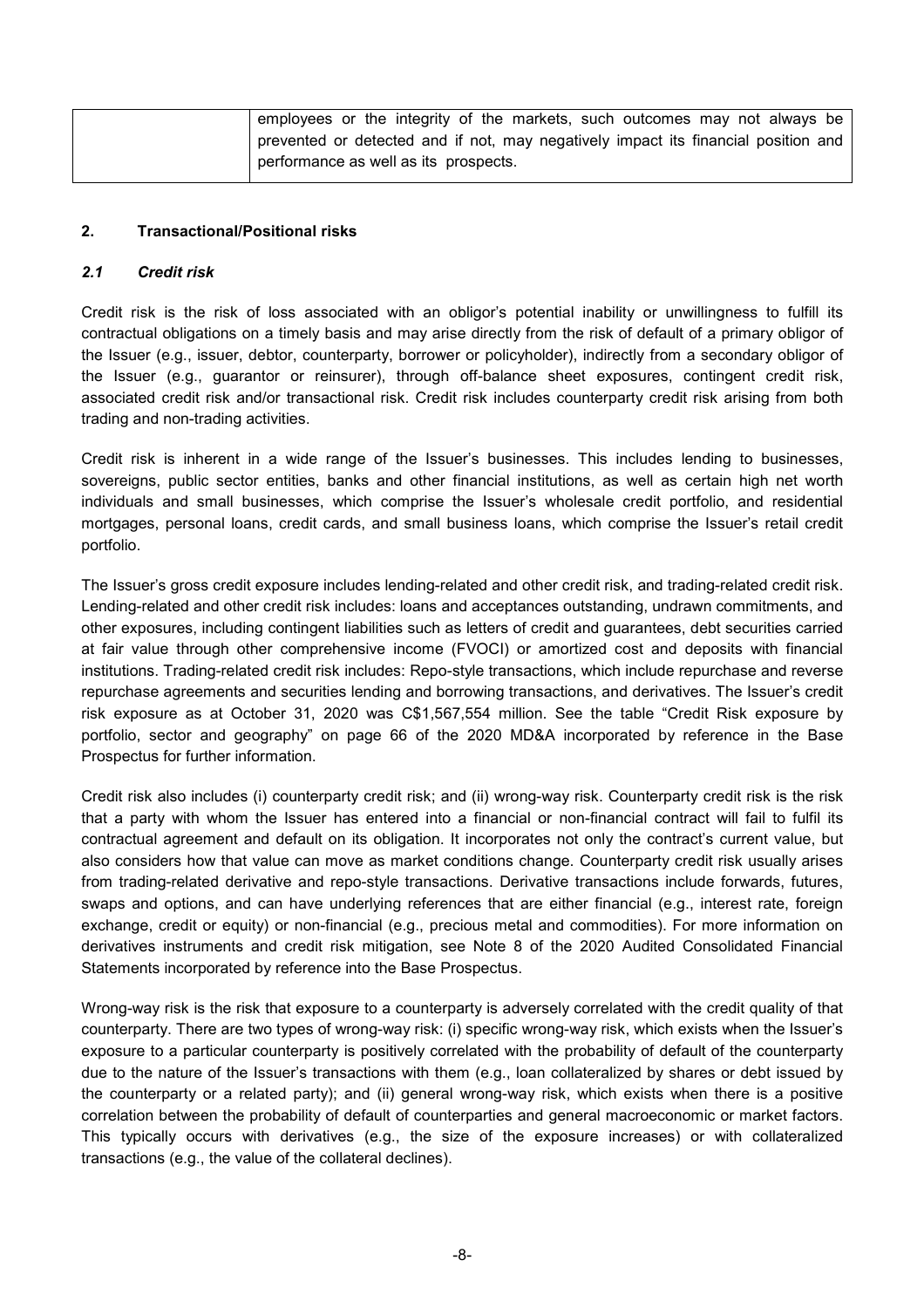Geographically, as at October 31, 2020, Canada represented approximately 68% of the Issuer's credit risk exposure while the United States represented 21%, Europe 8% and the Other international regions 3%. Accordingly, deterioration in general business and economic conditions in Canada and the United States could adversely affect the credit quality of the Issuer's borrowers and counterparties and could thus affect the value of the Issuer's assets and require an increase in credit losses.

The Issuer has put in place specific frameworks to manage credit risk. See pages 63 to 65 of the 2020 MD&A incorporated by reference in the Base Prospectus for more information. Notwithstanding such frameworks, the Issuer has set aside provisions to absorb expected losses across its loans and other commitments. For example, for the year ended October 31, 2020, the Issuer's total provisions for credit losses (PCL) was C\$4,351 million. See the Credit quality performance section on pages 70 and 71 of the 2020 MD&A incorporated by reference in the Base Prospectus

Failure to effectively manage credit risk may have an adverse impact on the Issuer's financial condition and performance.

#### *2.2 Market risk*

Market risk is defined to be the impact of market prices upon the financial condition of the Issuer. This includes potential gains or losses due to changes in market determined variables such as interest rates, credit spreads, equity prices, commodity prices, foreign exchange rates and implied volatilities.

The Issuer has adopted specific frameworks to manage market risk as described on pages 73 through 78 of the 2020 MD&A incorporated by reference in the Base Prospectus. Despite these frameworks, the Issuer remains exposed to the risk of loss a result of market risk which may negatively impact its financial performance and condition.

The measures of financial condition impacted by market risk are as follows:

1. Positions whose revaluation gains and losses are reported in Revenue, which includes:

a) Changes in the fair value of instruments classified or designated as fair value through profit and loss ("**FVTPL**"), and

b) Hedge ineffectiveness.

- 2. Common Equity Tier 1 ("**CET1**") capital, which includes:
	- a) All of the above, plus

b) Changes in the fair value of FVOCI securities where revaluation gains and losses are reported as Other comprehensive income (OCI),

c) Changes in the Canadian dollar value of investments in foreign subsidiaries, net of hedges, due to foreign exchange translation, and

d) Changes in the fair value of employee benefit plan deficits.

- 3. CET1 ratio, which includes:
	- a) All of the above, plus
	- b) Changes in Risk-weighted assets ("**RWA**") resulting from changes in traded market risk factors, and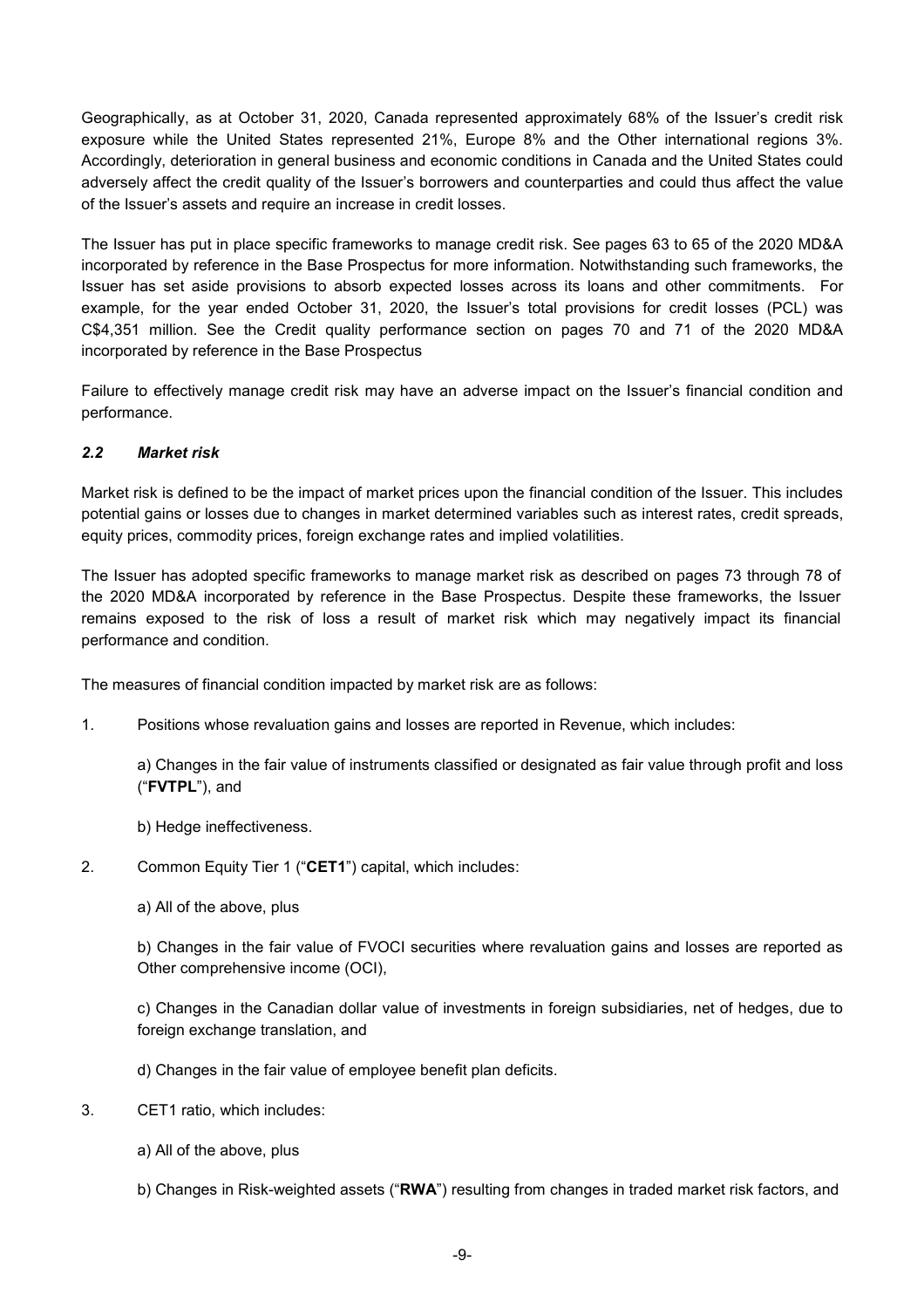- c) Changes in the Canadian dollar value of RWA due to foreign exchange translation.
- 4. The economic value of the Bank, which includes:
	- a) Points 1 and 2 above, plus

b) Changes in the economic value of other non-trading positions, net interest income, and fee based income, as a result of changes in market risk factors.

#### *2.2.1 The key measures of market risk are as follows:*

## *(a) FVTPL positions*

As an element of the Enterprise Risk Appetite Framework, the Board approves the Issuer's overall market risk constraints. Group Risk Management creates and manages the control structure for FVTPL positions which ensures that business is conducted on a basis consistent with Board requirements. The Market and Trading Credit Risk function within GRM (GRM) is responsible for creating and managing the controls and governance procedures that ensure that risk taken is consistent with risk appetite constraints set by the Board. These controls include limits on probabilistic measures of potential loss such as Value-at-Risk, Stressed Value-at-Risk and Incremental Risk Charge as defined below: The market risk of trading portfolios is managed on a daily basis and controls include limits on probabilistic measures of potential loss such as Value-at–risk (VaR), Stressed Value-at-risk (SVaR) and Incremental Risk Charge (IRC) as defined below:

**VaR** is a statistical measure of potential loss for a financial portfolio computed at a given level of confidence and over a defined holding period. The Issuer measures VaR at the 99th percentile confidence level for price movements over a one-day holding period using historic simulation of the last two years of equally weighted historic market data. These calculations are updated daily with current risk positions, with the exception of certain less material positions that are not actively traded and are updated on at least a monthly basis.

**SVaR** is calculated in an identical manner as VaR with the exception that it is computed using a fixed historical one-year period of extreme volatility and its inverse rather than the most recent two-year history. The stress period used was updated in early Q3 2020 from the 2008/2009 period covering the Global Financial Crisis to a one-year period covering the market volatility observed during Q2 2020. SVaR is calculated daily for all portfolios, with the exception of certain less material positions that are not actively traded and are updated on at least a monthly basis.

**IRC** captures the risk of losses under default or rating changes for issuers of certain traded fixed income instruments. IRC is measured over a one year horizon at a 99.9% confidence level, and captures different liquidity horizons for instruments and concentrations in issuers under a constant level of risk assumption. Changes in measured risk levels are primarily associated with changes in inventory from the applicable fixed income trading portfolios.

See the table under "Market risk measures — FVTPL positions" on page 74 of the 2020 MD&A, incorporated by reference in the Base Prospectus for the quantitative impact of market risk on FVPTL positions for 2020.

## *(b) Interest Rate Risk in the Banking Book (IRRBB) positions*

IRRBB activity arises primarily from traditional customer-originated banking products such as deposits and loans, and includes related hedges as well as the interest rate risk from securities held for liquidity management. Factors contributing to IRRBB include the mismatch between asset and liability repricing dates, relative changes in asset and liability rates in response to market rate scenarios, and other product features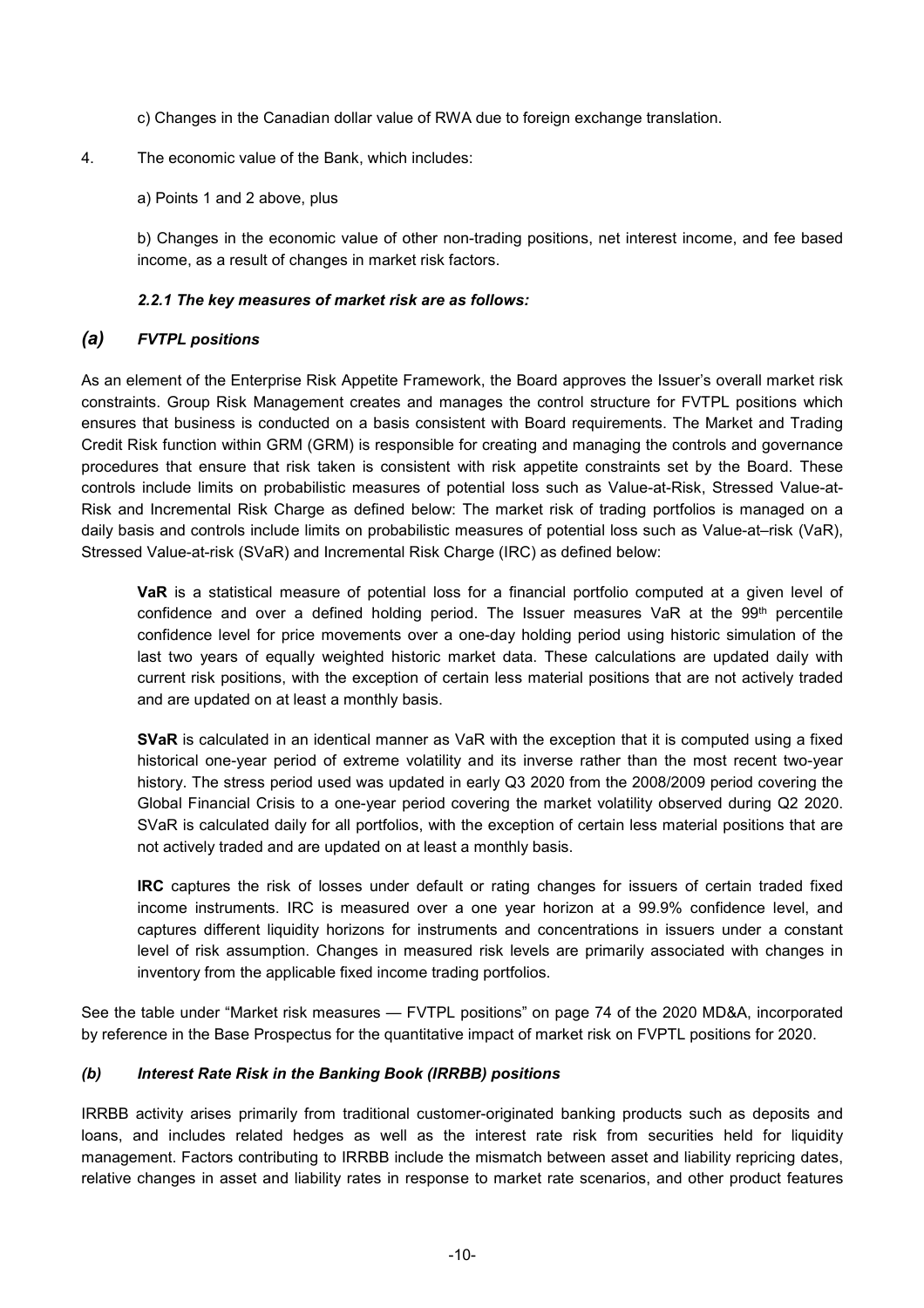that could affect the expected timing of cash flows, such as options to pre-pay loans or redeem term deposits prior to contractual maturity. IRRBB exposures are subject to limits and controls and are regularly measured and reported with independent oversight from Group Risk Management.

To monitor and control IRRBB, the Issuer assesses two primary metrics, net interest income (NII) and economic value of equity (EVE), under a range of market shocks, scenarios, and time horizons. The table on page 76 of the 2020 MD&A shows the potential before-tax impact of an immediate and sustained 100 basis points increase or decrease in interest rates on projected 12-month NII and EVE assuming no subsequent hedging. Rate floors are applied within the declining rates scenarios which prevent EVE valuation and NII simulation rate levels from falling below a minimum average level of negative 25 bps across major currencies. Interest rate risk measures are based upon interest rate exposures at a specific time, which over time, can change in response to business activities and management actions.

As at October 31, 2020, an immediate and sustained -100 bps shock would have had a negative impact to the Issuer's NII of C\$621 million. An immediate and sustained +100 bps shock at the end of October 31, 2020 would have had a negative impact to the Issuer's EVE of C\$1,756 million.

## *(c) Investment securities carried at FVOCI*

The Issuer held \$81.9 billion of investment securities carried at FVOCI as at October 31, 2020. The Issuer holds debt securities carried at FVOCI primarily as investments, as well as to manage liquidity risk and hedge interest rate risk in the Issuer's non-trading banking balance sheet. As at October 31, 2020, the Issuer's portfolio of investment securities carried at FVOCI is interest rate sensitive and would impact OCI by a pre-tax change in value of \$7 million as measured by the change in the value of the securities for a one basis point parallel increase in yields. The portfolio also exposes the Issuer to credit spread risk of a pre-tax change in value of \$20 million, as measured by the change in value for a one basis point widening of credit spreads. The value of the investment securities carried at FVOCI included in the Issuer's IRRBB measure as at October 31, 2020 was \$79.0 billion. The Issuer's investment securities carried at FVOCI also include equity exposures of \$0.5 billion as at October 31, 2020.

## *(d) Non-trading foreign exchange rate risk*

Foreign exchange rate risk is the potential adverse impact on earnings and economic value due to changes in foreign currency rates. The Issuer's revenue, expenses and income denominated in currencies other than the Canadian dollar are subject to fluctuations as a result of changes in the value of the average Canadian dollar relative to the average value of those currencies. The Issuer's most significant exposure is to the U.S. dollar, due to the Issuer's operations in the U.S. and other activities conducted in U.S. dollars. Other significant exposures are to the British pound and the Euro, due to the Issuer's activities conducted internationally in these currencies. A strengthening or weakening of the Canadian dollar compared to the U.S. dollar, British pound and the Euro could reduce or increase, as applicable, the translated value of the Issuer's foreign currency denominated revenue, expenses and earnings and could have a significant effect on the results of the Issuer's operations. The Issuer is also exposed to foreign exchange rate risk arising from its investments in foreign operations.

For unhedged equity investments, when the Canadian dollar appreciates against other currencies, the unrealized translation losses on net foreign investments decreases Issuer shareholder equity through the other components of equity and decreases the translated value of the RWA of the foreign currency-denominated asset. The reverse is true when the Canadian dollar depreciates against other currencies. Consequently, the Issuer considers these impacts in selecting an appropriate level of its investments in foreign operations to be hedged.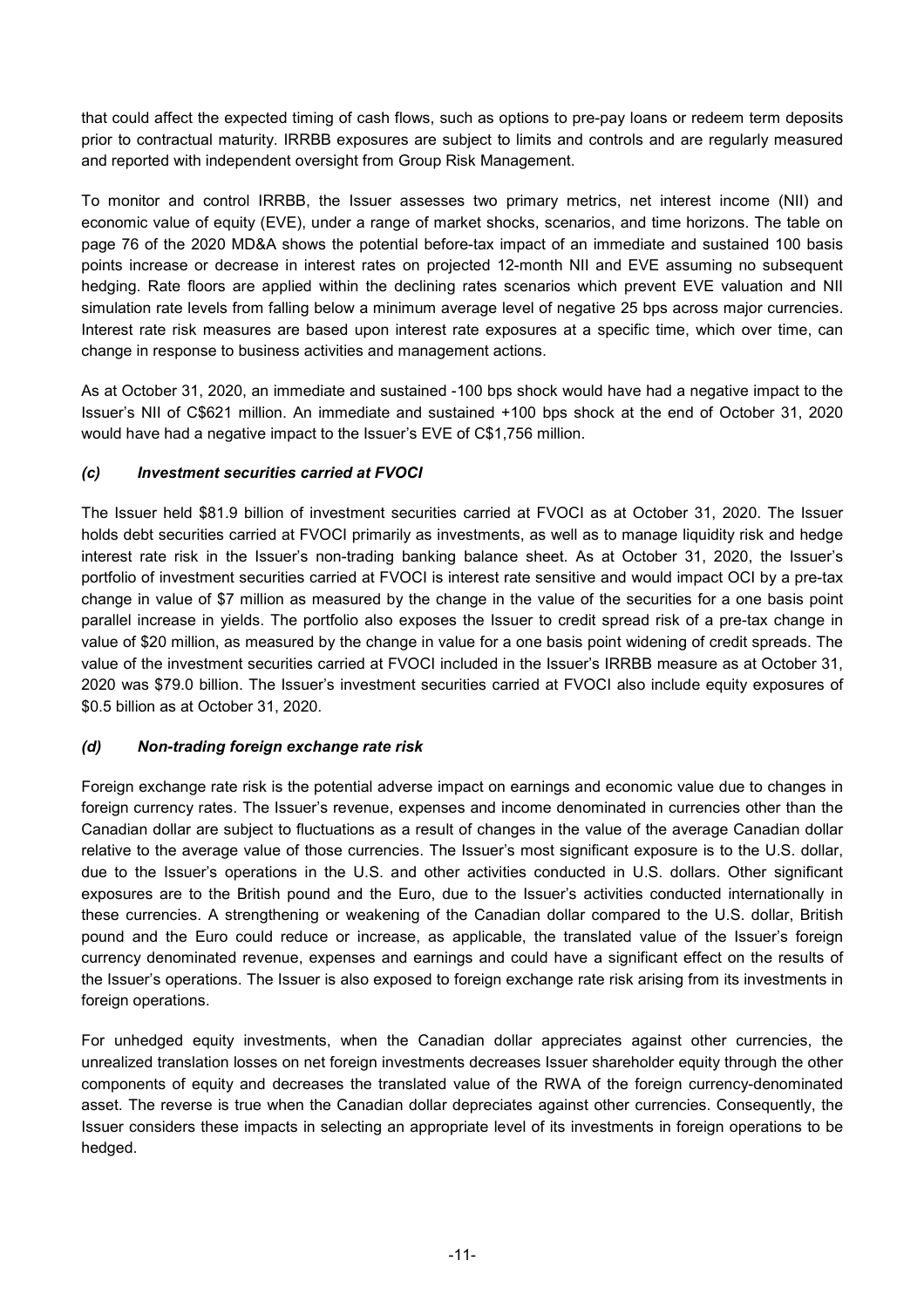## *2.3 Liquidity and funding risk*

Liquidity and funding risk ("**liquidity risk**") is the risk that the Issuer may be unable to generate sufficient cash or its equivalents in a timely and cost-effective manner to meet its commitments as they come due. Liquidity risk arises from mismatches in the timing and value of on-balance sheet and off-balance sheet cash flows.

Core funding, comprising capital, longer-term wholesale liabilities and a diversified pool of personal and, to a lesser extent, commercial and institutional deposits, is the foundation of the Issuer's structural liquidity position. The Issuer's ability to access unsecured funding markets and to engage in certain collateralized business activities on a cost-effective basis are primarily dependent upon maintaining competitive credit ratings. Credit ratings and outlooks provided by rating agencies reflect their views and methodologies. Ratings are subject to change, based on a number of factors including, but not limited to, the Issuer's financial strength, competitive position, liquidity and other factors not completely within the Issuer's control. A lowering of the Issuer's credit ratings may have potentially adverse consequences for the Issuer's funding capacity or access to the capital markets, may affect the Issuer's ability, and the cost, to enter into normal course derivative or hedging transactions and may require the Issuer to post additional collateral under certain contracts, any of which may have an adverse effect on its results of operations and financial condition.

The Liquidity Coverage Ratio (LCR) is a Basel III metric that measures the sufficiency of high-quality liquid assets (HQLA) available to meet liquidity needs over a 30-day period in an acute stress scenario. The Basel Committee on Banking Supervision and Office of the Superintendent of Financial Institutions ("**OSFI**") regulatory minimum coverage level for LCR is 100%. However, in accordance with an OSFI announcement addressing concerns around the impact of the COVID-19 pandemic in the second quarter of 2020, Canadian banks are temporarily permitted to fall below the regulatory minimum level of 100% by using their HQLA buffer. The Issuer's average LCR for the quarter ended October 31, 2020 was 145%. Despite the Issuer's liquidity risk management policy described on pages 78 through 88 of the 2020 MD&A incorporated by reference into the Base Prospectus, any significant deterioration in its liquidity position may lead to an increase in funding costs or constrain the volume of new lending. These factors may adversely impact the Issuer's financial performance and position.

## *2.4 Insurance risk*

Insurance risk refers to the potential financial loss to the Issuer that may arise where the amount, timing and/or frequency of benefit and/or premium payments under insurance or reinsurance contracts are different than expected. Insurance risk is distinct from those risks covered by other parts of the Issuer's risk management framework (e.g., credit, market and operational risk) where those risks are ancillary to, or accompany, the risk transfer. Given that the Issuer's Canadian business involves life, health, home, travel and auto insurance and its international insurance business offers life, disability and longevity reinsurance products, the Issuer's four insurance sub-risks are: morbidity, mortality, longevity and travel risk. Insurance risk may negatively impact the Issuer's financial performance and condition. See a description of the Issuer's insurance business on pages 39 and 42 of the 2020 MD&A incorporated by reference into the Base Prospectus.

## **3. Operational risk**

Operational risk is the risk of loss or harm resulting from people, inadequate or failed internal processes, controls and systems or from external events. Operational risk is inherent in all of the Issuer's activities and third party activities and failure to manage operational risk can result in direct or indirect financial loss, reputational impact or regulatory scrutiny and proceedings in the various jurisdictions where the Issuer operates.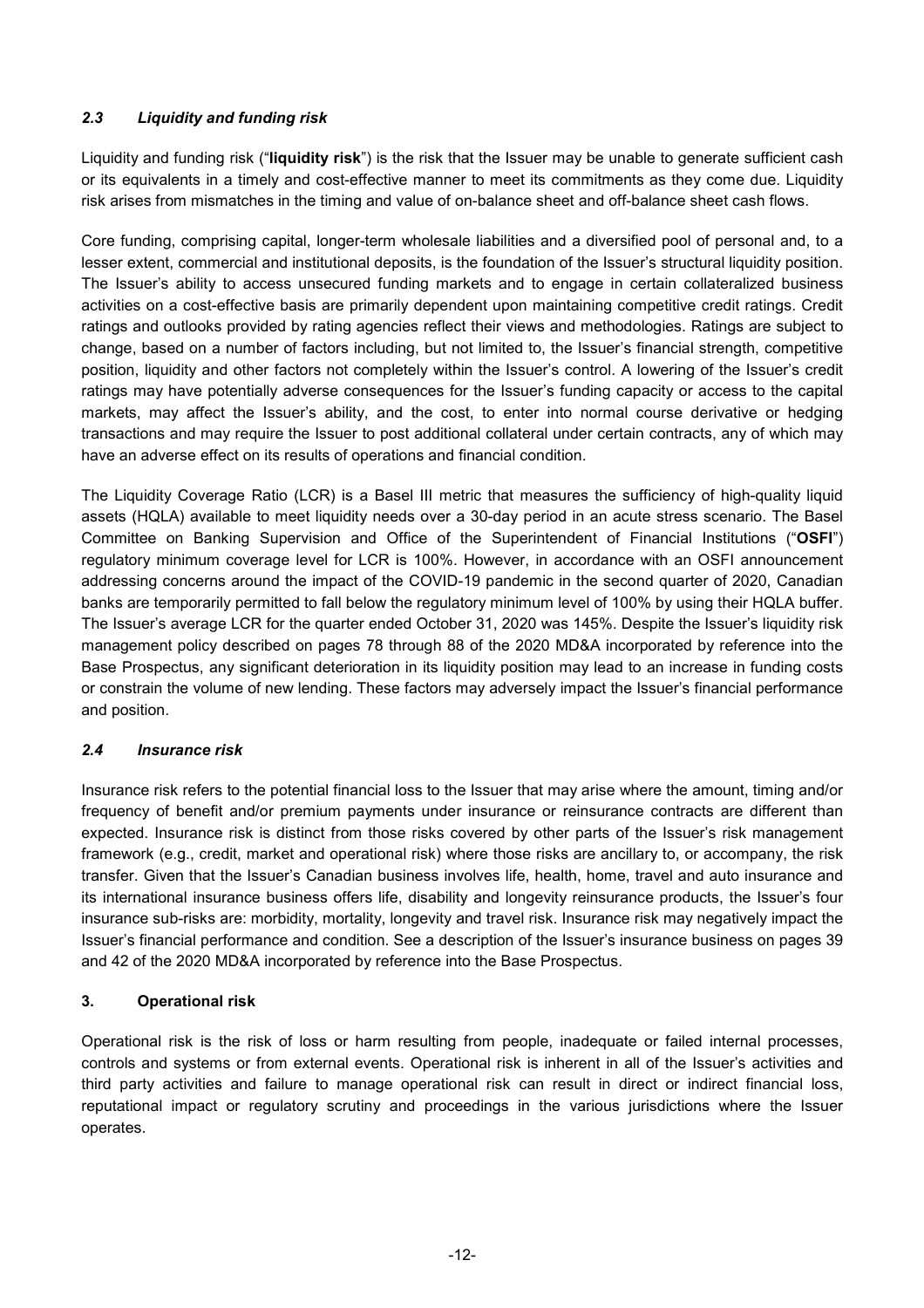Notwithstanding anything in this risk factor, this risk factor should not be taken as implying that the Issuer will be unable to comply with its obligations as a company with securities admitted to the Official List of the FCA or as a supervised firm regulated by the FCA or PRA.

As at October 31, 2020, RWA of the Issuer amounted to C\$546,242 million, C\$70,047 million of which was for operational risk (compared to C\$448,821 million for credit risk and C\$27,374 million for market risk).

The Issuer's operations expose it to many different operational risks, which may adversely affect its businesses and financial results. In addition to cybersecurity, data management and privacy, and third party risk, which are discussed above in "1. Top and emerging risks", the Issuer's results could also be adversely affected by risks associated with money laundering and terrorist financing and business continuity.

Money laundering and terrorist financing risk is the risk that the Issuer's products and services are used to facilitate the laundering of proceeds of crime, including the financing of terrorist activity. The Issuer maintains an enterprise-wide program designed to deter, detect and report suspected money laundering and terrorist financing activities across its organization, while seeking to ensure compliance with the laws and regulations of the various jurisdictions in which the Issuer operates. Despite the Issuer's compliance programmes, noncompliance may still occur, leading to enforcement action, criminal prosecutions and reputational damage which could negatively impact its financial performance and condition.

Business continuity risk is the risk of being unable to maintain, continue or restore essential business operations during and/or after an event that prevents the Issuer from conducting business in the normal course. Exposure to disruptive operational events interrupts the continuity of its business operations and could negatively impact the Issuer's financial results, reputation, client outcomes and/or result in harm to the Issuer's employees. These operational events could result from the impact of severe weather, pandemics, failed processes, technology failures or cyber threats. The Issuer's risk-based enterprise-wide business continuity management program considers multiple scenarios to address the consequences of a disruption and its effects on the availability of the Issuer's people, processes, facilities, technology, and third-party arrangements. The Issuer's approach to business continuity management is outlined in policies and standards embedded across the organization and the related risks are regularly measured, monitored, reported and integrated in the Issuer's operational risk management and control framework.

#### **4. Strategic risks**

#### *4.1 Strategic risk*

Strategic risk is the risk that the Issuer or particular business areas of the Issuer will make inappropriate strategic choices, or will be unable to successfully implement selected strategies or achieve the expected benefits. For more information on the Issuer's strategic goals in each of its business segments, see pages 26 to 48 of the 2020 MD&A incorporated by reference into the Base Prospectus. Business strategy is a major driver of the Issuer's risk appetite and consequently the strategic choices the Issuer makes in terms of business mix determine how the Issuer's risk profile changes. The Issuer's ability to execute on its objectives and strategic goals will influence its financial performance. If the Issuer is unable to successfully implement selected strategies or related plans and decisions, if the Issuer makes inappropriate strategic choices or if the Issuer makes a change to its strategic goals, its financial performance and condition could be adversely affected.

## *4.2 Reputation risk*

Reputation risk is the risk of an adverse impact on stakeholders' perception of the Issuer due to (i) the actions or inactions of the Issuer, its employees, third-party service providers, or clients, (ii) the perceived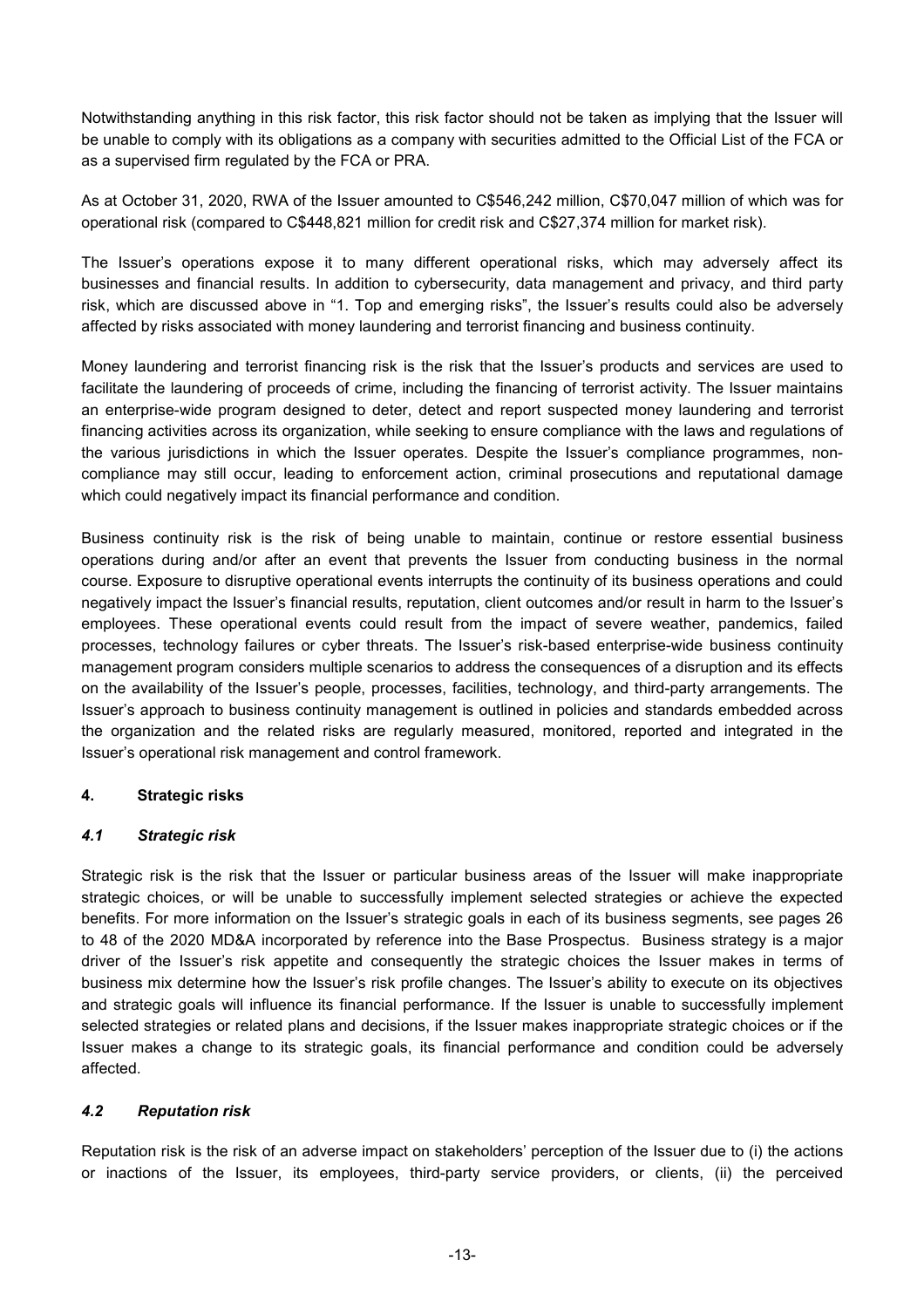misalignment of these actions or inactions with stakeholder expectations of the Issuer, or (iii) negative public sentiment towards a global or industry issue. The Issuer's reputation is rooted in the perception of its stakeholders, and the trust and loyalty they place in the Issuer is core to the Issuer's purpose as a financial services organization. A strong and trustworthy reputation will generally strengthen the Issuer's market position, reduce the cost of capital, increase shareholder value, strengthen its resiliency, and help attract and retain top talent. Conversely, damage to the Issuer's reputation can result in reduced share price and market capitalization, increased cost of capital, loss of strategic flexibility, inability to enter or expand into markets, loss of client loyalty and business, regulatory fines and penalties, restrictive agreements with regulators or prosecutors, or criminal prosecutions. The sources of reputation risk are widespread; risk to the Issuer's reputation can occur in connection with credit, regulatory, legal and operational risks. The Issuer can also experience reputation risk from a failure to maintain an effective control environment, exhibit good conduct and maintain appropriate culture practices.

## *4.3 Legal and regulatory environment risk*

#### *(a) Legal and regulatory environment*

Legal and regulatory environment risk is the risk that new or modified laws and regulations, and the interpretation or application of laws and regulations, will negatively impact the way in which the Issuer operates, both in Canada and in the other jurisdictions in which the Issuer conducts business. The full impact of some of these changes on the Issuer's business will not be known until final rules are implemented and market practices have developed in response. The Issuer continues to respond to these and other developments and is working to minimize any potential adverse business or economic impact. The following provides a high-level summary of some of the key regulatory changes that have potential to increase or decrease the Issuer's costs, impact its profitability and increase the complexity of its operations. A summary of the additional regulatory changes instituted by governments globally and by OSFI during 2020 in response to the COVID-19 pandemic are included in the Significant developments: COVID-19, Liquidity and funding risk and Capital Management sections of the Issuer's 2020 Annual Report incorporated by reference into the Base Prospectus.

#### *(i) Global uncertainty*

Significant uncertainty about the impacts of the COVID-19 pandemic, trade policy and geopolitical tensions continue to pose risks to the global economic outlook. In October 2020, the International Monetary Fund (IMF) projected global growth to decline -4.4% in calendar 2020, a moderate improvement from the -4.9% projection in June, yet well below October 2019 levels, as economic activity in advanced economies improved sooner than expected after initial containment measures were eased. The IMF projected global growth in 2021 of 5.2%, down from 5.4% projected in June, consistent with the expectations around persistent social distancing and continued containment measures. Estimates around the expected recovery beyond calendar 2020 remain uncertain, as timelines are largely dependent on the duration of the COVID-19 pandemic, including additional subsequent waves of the COVID-19 pandemic, and the effectiveness of the fiscal and monetary policy measures introduced in response to the COVID-19 pandemic. Trade policy also remains a source of uncertainty. While the Canada-United States-Mexico Agreement is now effective, reducing uncertainty about trade within North America, the post-pandemic future of global trade remains uncertain as countries may look to decrease reliance on the global supply chain. While the Issuer's diversified business model, as well as its product and geographic diversification, continue to help mitigate the risks posed by global uncertainty, global uncertainty and in particular its impact on the Canadian and U.S. economies may still have an adverse impact on the Issuer's financial performance and condition.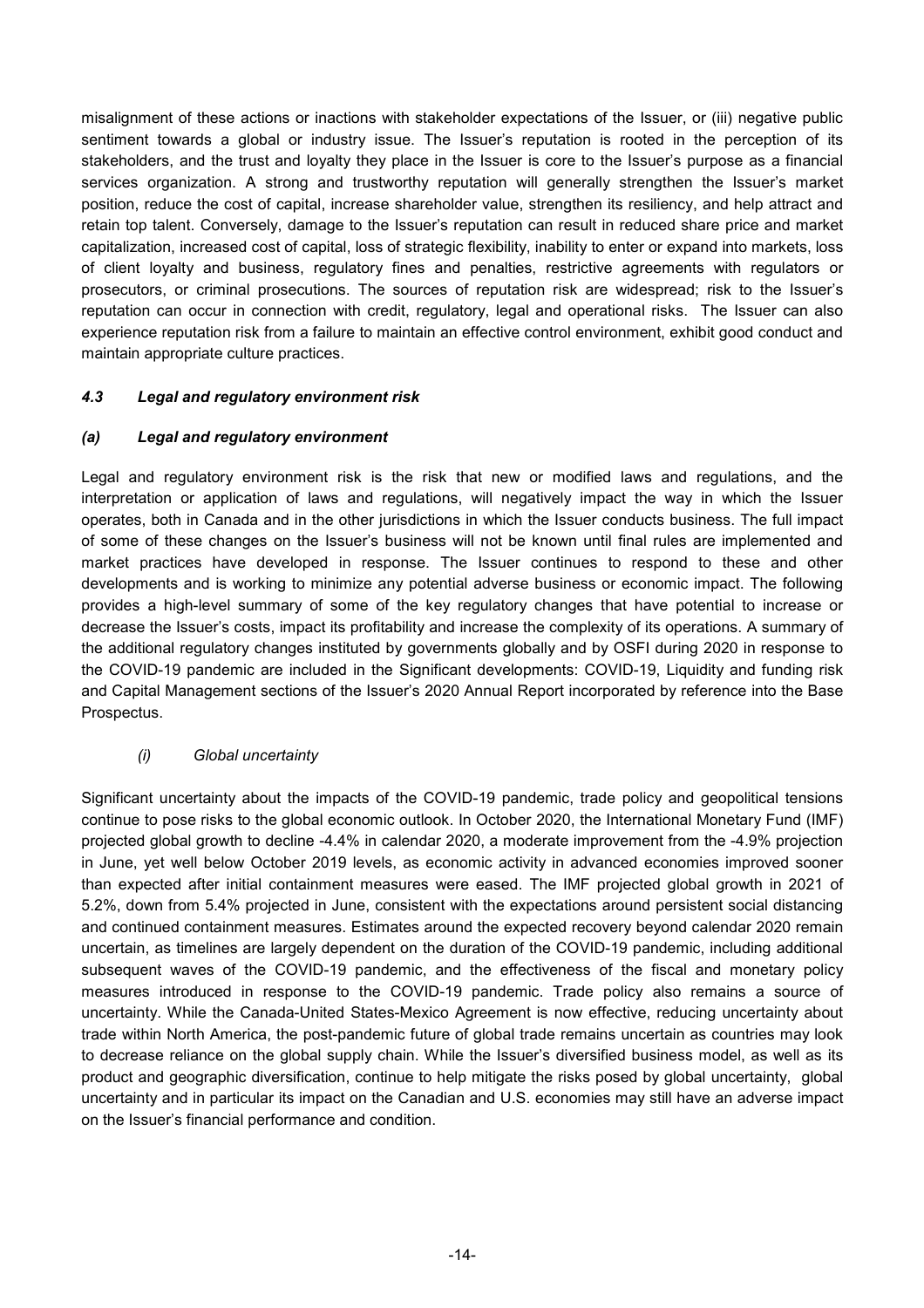# *(ii) Canadian anti-money laundering (AML) regulations*

The amendments to Canada's Proceeds of Crime (Money Laundering) and Terrorist Financing Act regulations will become effective June 2021. These amendments aim to improve the effectiveness of Canada's anti-money laundering and counterterrorism financing regime, and align compliance with international standards. The Issuer has assessed the requirements and does not anticipate significant challenges in meeting the requirements by the effective date.

# *(iii) Interest rate benchmark reform*

London Interbank Offered Rate (LIBOR) is the most widely referenced benchmark interest rate across the globe for derivatives, bonds, loans and other floating rate instruments; however, there is a regulator-led push to transition the market from LIBOR and certain other benchmark rates to alternative risk-free, or nearly riskfree, rates that are based on actual overnight transactions. In addition to the U.S. and U.K., regulators and national central banks internationally, including the Bank of Canada (BoC), have warned the market they will need to be prepared for certain benchmark rates (including most tenors of LIBOR) to be discontinued at the end of calendar 2021. Derivatives, floating rate notes, loans and other financial contracts whose terms extend beyond the relevant discontinuation date, and that refer to certain benchmark rates (including LIBOR) as the reference rate, will be impacted. As a result, clearing agencies are moving towards new benchmark rates and the Issuer is working with them on the transition. For further details, refer to the Critical accounting policies and estimates section in the 2020 Annual Report incorporated by reference in the Base Prospectus.

# *(iv) Canadian benchmark rate for qualifying insured mortgages*

On February 18, 2020, the Department of Finance Canada announced changes to the minimum qualifying rate for insured mortgages. As a result of a review conducted by the federal financial agencies, it was concluded that the minimum qualifying benchmark rate should be more responsive to changes in market conditions. While the government has suspended its original effective date of April 6, 2020 until further notice due to the impact of the COVID-19 pandemic, the new benchmark rate will be the weekly median 5-year fixed insured mortgage rate plus 2%, compared to the current benchmark rate of the five-year fixed rate posted by the D-SIBs. The Issuer is currently assessing the impacts and the Issuer will continue to monitor for any further developments, including any future changes to the benchmark rate for uninsured mortgages.

## *(v) Client focused reforms*

The Canadian securities administrator published amendments to National Instrument 31-103 to implement the Client Focused Reforms (Reforms), which are intended to increase the standard of conduct required for Canadian securities registrants. The Reforms enhance core requirements relating to conflicts of interest, suitability, know-your-product and know-your-client requirements, and also introduce new requirements relating to relationship disclosure, training and recordkeeping. The changes come into effect in two phases: the first phase relating to conflicts of interest and the related disclosure requirements comes into effect on June 30, 2021, extended from its previous effective date of December 31, 2020 due to the impact of the COVID-19 pandemic, and the second phase relating to the remaining requirements, on December 31, 2021. The requirements will primarily impact the Issuer's Personal & Commercial Banking and Wealth Management platforms. The Issuer is continuing to evaluate the requirements and their impacts on the Issuer's businesses.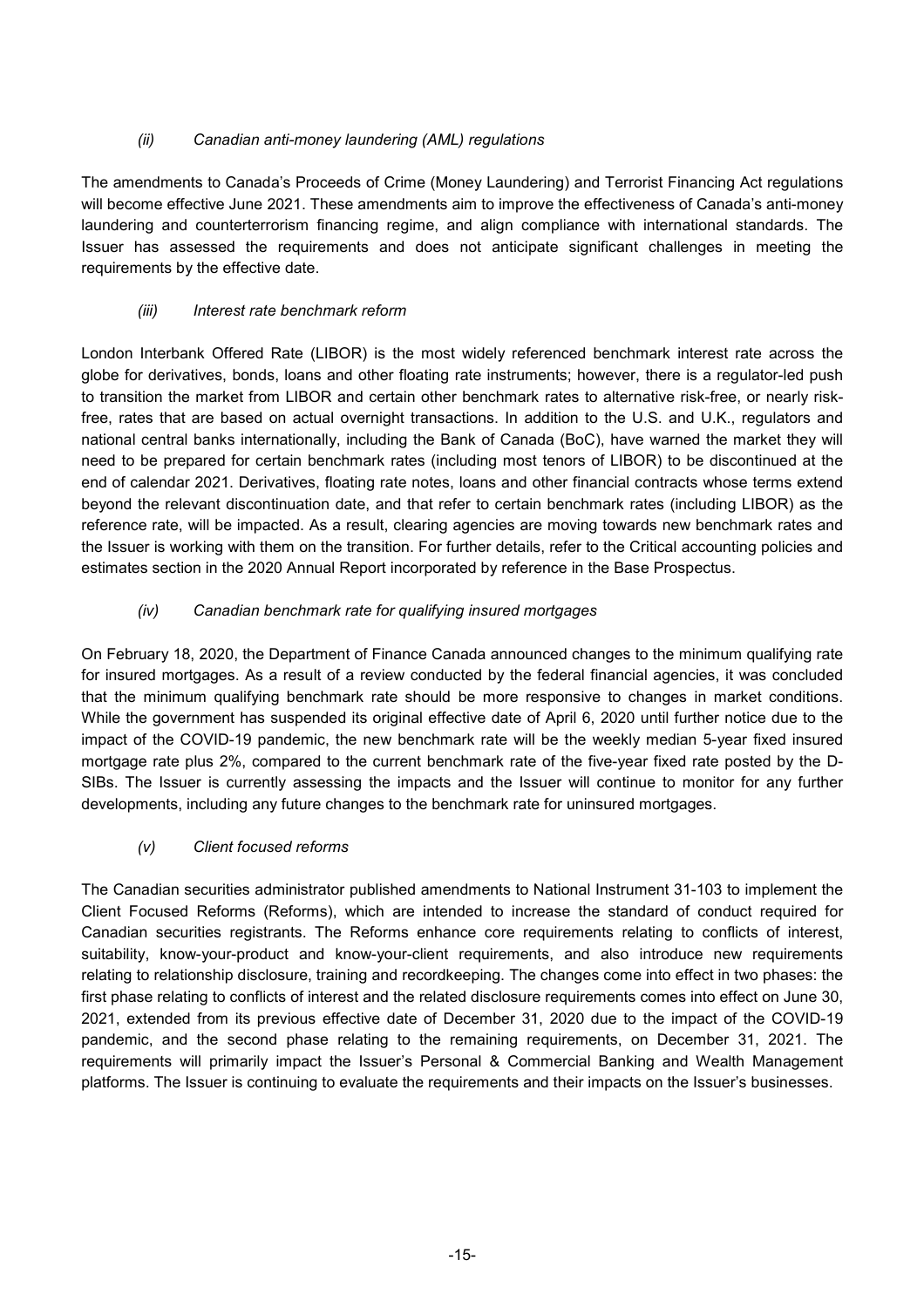# *(vi) U.S. regulatory initiatives*

Policymakers continue to evaluate and implement reforms to various U.S. financial regulations, which could result in either expansion or reduction to the U.S. regulatory requirements and associated changes in compliance costs. In May 2020, the Office of the Comptroller of the Currency released revisions to the regulation implementing the Community Reinvestment Act (CRA), intended to increase bank lending, investment, and services in low- and moderate-income communities, which becomes effective on January 1, 2023. The Issuer will continue to monitor developments and any resulting implications for the Issuer.

## *(vii) U.K. and European regulatory reform*

In addition to the implications from Brexit, other forthcoming regulatory developments include:

- Sustainability-Related Disclosures Regulation which will require financial services firms to disclose their approaches to considering environmental, social and governance factors as part of their advice and investment decision processes. These requirements are effective on March 10, 2021 and the Issuer is currently assessing the impacts.
- The EU's Central Securities Depositary Regulation rules which are intended to increase discipline in the settlement of securities transactions. The EU has revised the effective date to February 2022, extended from its previous effective date of February 2021.

These regulations could increase compliance costs for the Issuer and the interpretation or application of these regulations could negatively impact the way in which the Issuer operates.

#### *(b) Regulatory compliance risk*

Regulatory compliance risk is the risk of potential non-conformance with laws, rules, regulations and prescribed practices in any jurisdiction in which the Issuer operates. Issues regarding compliance with laws and regulations can arise in a number of areas in a large complex financial institution such as the bank, and are often the result of inadequate or failed internal processes, controls, people or systems.

Laws and regulations are in place to protect the financial and other interests of the Issuer's clients, investors and the public. As a large-scale global financial institution, the Issuer is subject to numerous laws and extensive and evolving regulation by governmental agencies, supervisory authorities and self-regulatory organizations in Canada, the U.S., the U.K., Europe and other jurisdictions in which it operates. In recent years, such regulation has become increasingly extensive and complex. In addition, regulatory scrutiny and expectations in Canada, the U.S., the U.K., Europe and globally for large financial institutions, with respect to, among other things, governance, risk management practices and controls, conduct as well as the enforcement of regulatory compliance matters has intensified. Failure to comply with these requirements and expectations or resolve any identified deficiencies could result in increased regulatory oversight and restrictions. Recent resolution of such matters involving other global financial institutions have involved the payment of substantial penalties, agreements with respect to future operation of their business, actions with respect to relevant personnel and guilty pleas with respect to criminal charges.

Operating in this increasingly complex regulatory environment and intense regulatory enforcement environment, The Issuer is and has been subject to a variety of legal proceedings, including civil claims and lawsuits, criminal charges, regulatory scrutiny, examinations and proceedings, investigations, audits and requests for information by various governmental regulatory agencies and law enforcement authorities in various jurisdictions, and it anticipates that the Issuer's ongoing business activities will give rise to such matters in the future. The global scope of the bank's operations also means that a single issue may give rise to overlapping regulatory investigations, regulatory proceedings and or civil litigation claims in different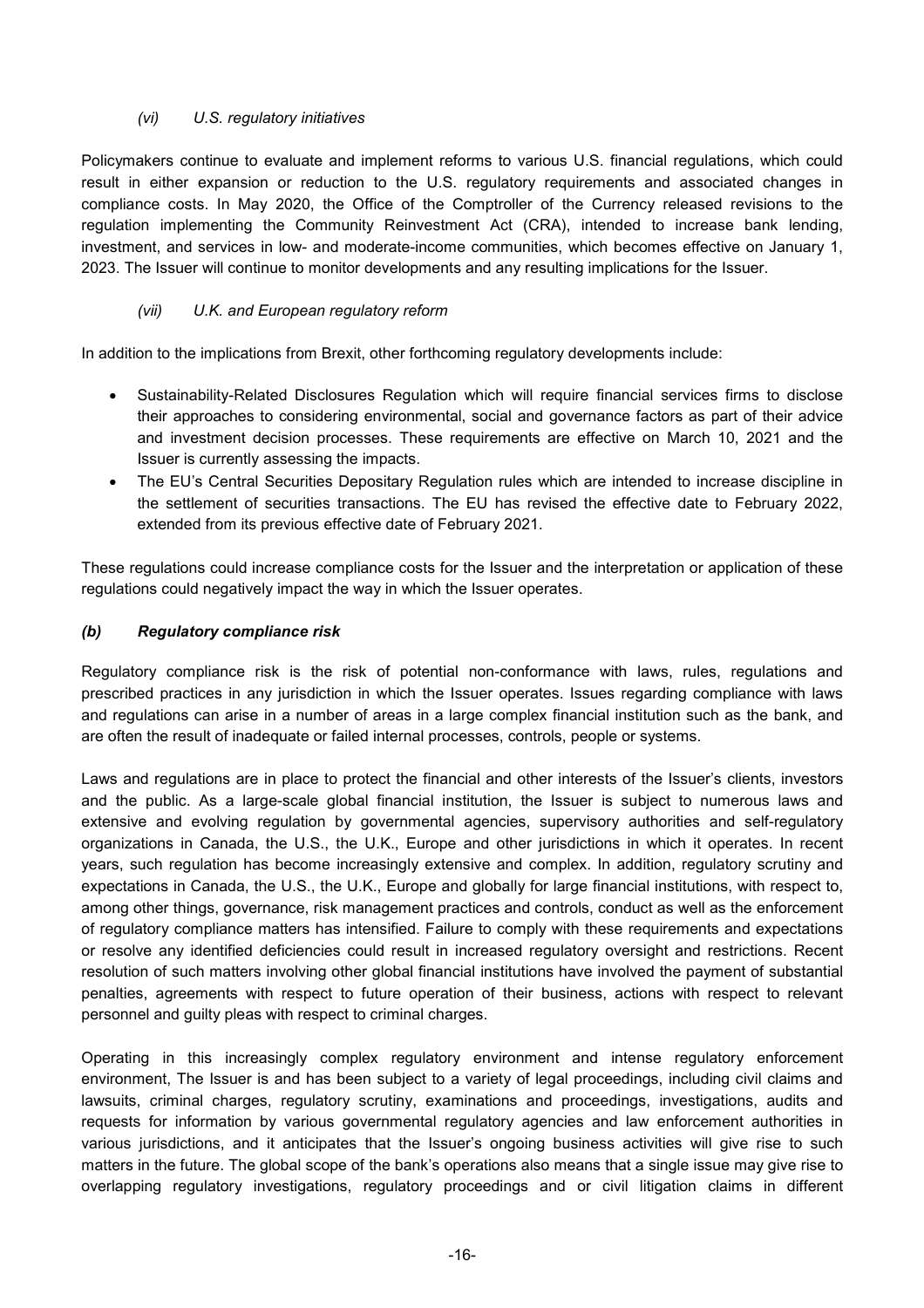jurisdictions. RBC can be subject to such proceedings due to alleged violations of law or, if determined by regulators, allegedly inadequate policies, procedures or remediation of deficiencies. Changes to laws, including tax laws, regulations or regulatory policies, as well as the changes in how they are interpreted, implemented or enforced, could adversely affect the Issuer, for example, by lowering barriers to entry in the businesses in which it operates, increasing its costs of compliance, or limiting its activities and ability to execute its strategic plans. Further, there is no assurance that the Issuer always will be, or be deemed to be, in compliance with laws, regulations or regulatory policies or expectations. Accordingly, it is possible that the Issuer could receive a judicial or regulatory enforcement judgment or decision that results in fines, damages, penalties, and other costs or injunctions, criminal convictions, or loss of licenses or registrations that would damage its reputation, and negatively impact its earnings and ability to conduct some of its businesses. In addition, the Issuer is subject to litigation arising in the ordinary course of its business and the adverse resolution of any litigation could have a significant adverse effect on its results or could give rise to significant reputational damage, which in turn could impact its future business prospects.

The Issuer's Regulatory Compliance Management Framework outlines how the Issuer manages and mitigates the regulatory compliance risks associated with failing to comply with, or adapt to, current and changing laws and regulations in the jurisdictions in which it operates.

Regulatory compliance risk includes the regulatory risks associated with financial crimes (which include, but are not limited to, money laundering, bribery, and sanctions), privacy, market conduct, consumer protection, business conduct, as well as prudential and other generally applicable non-financial requirements. Specific compliance policies, procedures and supporting frameworks have been developed to manage regulatory compliance risk.

#### *4.4 Competitive risk*

Competitive risk is the risk of an inability to build or maintain a sustainable competitive advantage in a given market or markets, and includes the potential for loss of market share due to competitors offering superior products and services. Competitive risk can arise within or outside the financial sector, from traditional or nontraditional competitors, domestically or globally. There is intense competition for clients among financial services companies in the markets in which the Issuer operates. Client loyalty and retention can be influenced by a number of factors, including new technology used or services offered by the Issuer's competitors, relative service levels and prices, product and service attributes, its reputation, actions taken by its competitors, and adherence with competition and anti-trust laws. Other companies, such as insurance companies and nonfinancial companies, as well as new technological applications, are increasingly offering services traditionally provided by banks. This competition could also reduce the Issuer's revenue which could adversely affect its results.

#### **5. Macroeconomic risks**

## *5.1 Impact of pandemic risk factor*

Pandemics, epidemics or outbreaks of an infectious disease in Canada or worldwide could have an adverse impact on the Issuer's business, including changes to the way the Issuer operates, and on the Issuer's financial results and condition. The spread of the COVID-19 pandemic, given its severity and scale, continues to adversely affect the Issuer's business to varying degrees, some of the Issuer's clients and also continues to pose risks to the global economy. At the onset of the COVID-19 pandemic, governments and regulatory bodies in affected areas imposed a number of measures designed to contain the COVID-19 pandemic, including widespread business closures, social distancing protocols, travel restrictions, school closures, quarantines, and restrictions on gatherings and events. While a number of containment measures have been and continue to be gradually eased or lifted across some regions, additional safety precautions and operating protocols aimed at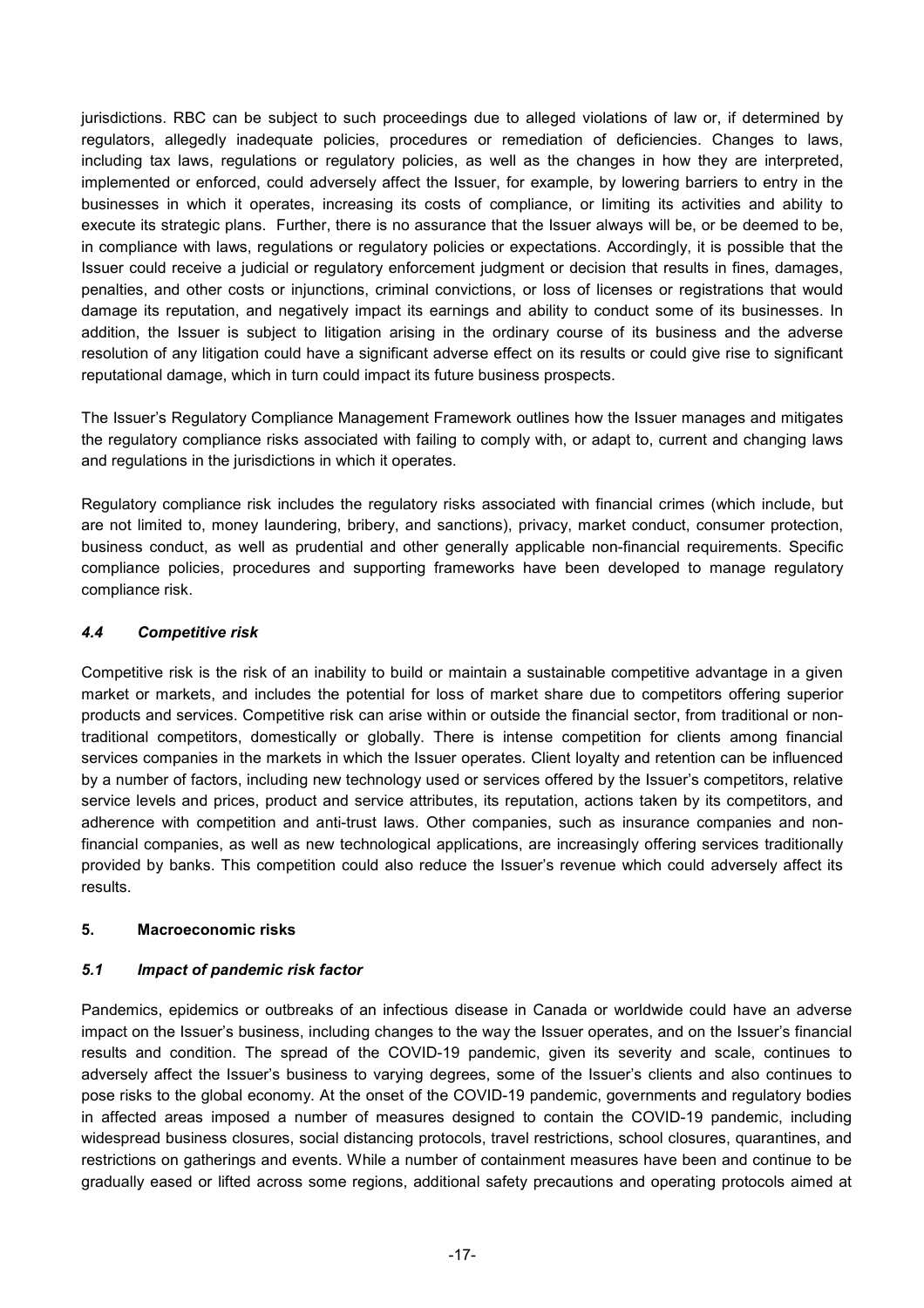containing the spread of COVID-19 have been and continue to be instituted. In addition, the emergence of a second wave of the COVID-19 pandemic has led to the re-imposition of containment measures to varying degrees in some regions. As a result, containment measures continue to impact global economic activity, including the pace and magnitude of recovery as well as contributing to increased market volatility and changes to the macroeconomic environment. As the impacts of the COVID-19 pandemic continue to materialize, the prolonged effects of the disruption have had and continue to have adverse impacts on the Issuer's business strategies and initiatives, resulting in ongoing effects to the Issuer's financial results, including the realization of credit, market or operational risk losses.

Governments, monetary authorities, regulators and financial institutions, including the Issuer, have taken and continue to take actions in support of the economy and financial system. These actions include fiscal, monetary and other financial measures to increase liquidity, and provide financial aid to individual, small business, commercial and corporate clients. Additionally, regulatory relief measures in support of financial institutions have also been provided. For more information on these programs, refer to the Relief programs, Liquidity and funding risk and Capital management sections of the Issuer's 2020 Annual Report incorporated by reference into the Base Prospectus.

The Issuer is closely monitoring the potential continued effects and impacts of the COVID-19 pandemic, which continues to be a rapidly evolving situation. Uncertainty remains as to the full impacts of the COVID-19 pandemic on the global economy, financial markets, and the Issuer, including on the Issuer's financial results, regulatory capital and liquidity ratios and ability to meet regulatory and other requirements. The ultimate impacts will depend on future developments that are highly uncertain and cannot be predicted, including the scope, severity, duration and additional subsequent waves of the COVID-19 pandemic, as well as the effectiveness of actions and measures taken by government, monetary and regulatory authorities and other third parties. Despite recent positive trial results, the ongoing evolution of the development and distribution of an effective vaccine also continues to raise uncertainty. With respect to client relief programs, the Issuer may face challenges, including increased risk of client disputes, litigation, government and regulatory scrutiny as a result of the effects of the COVID-19 pandemic on market and economic conditions and actions government authorities take in response to those conditions. The Issuer may also face increased operational and reputational risk and financial losses, including higher credit losses amongst other things, depending on the effectiveness of these client relief programs for the Issuer's individual, small business, commercial and corporate clients. The effectiveness of these programs will depend on the duration and scale of the COVID-19 pandemic and will differ by region and industry, with varying degrees of benefit to the Issuer's clients.

The COVID-19 pandemic has and may continue to result in disruptions to some of the Issuer's clients and the way in which the Issuer conducts its business, including the closure of certain branches, prolonged duration of staff working from home, and changes to the Issuer's operations due to higher volumes of client requests, as well as disruptions to key suppliers of its goods and services. These factors have adversely impacted, and may continue to adversely impact, the Issuer's business operations and the quality and continuity of service to clients. To date, the Issuer has taken proactive measures through its business continuity plans to adapt to the ongoing work from home arrangements, carefully planning the return to premise for some of the Issuer's employees, and the Issuer's crisis management teams have increased their efforts to preserve the well-being of the Issuer's employees and the Issuer's ability to serve clients. Additionally, various temporary relief programs beyond the available government programs were launched to further support the Issuer's clients in financial need. For more information on the Issuer's relief programs, refer to the Relief programs section on pages 20 to 21 of the Issuer's 2020 Annual Report incorporated by reference in the Base Prospectus.

In addition to the impact that the COVID-19 pandemic has had and continues to have on the Issuer's business, it may also continue to increase financial stress on some of the Issuer's clients. This, in conjunction with operational constraints due to the impacts of social distancing, including but not limited to full closures or reduced operating hours, lost sales opportunities and/or increased operating costs, could lead to increased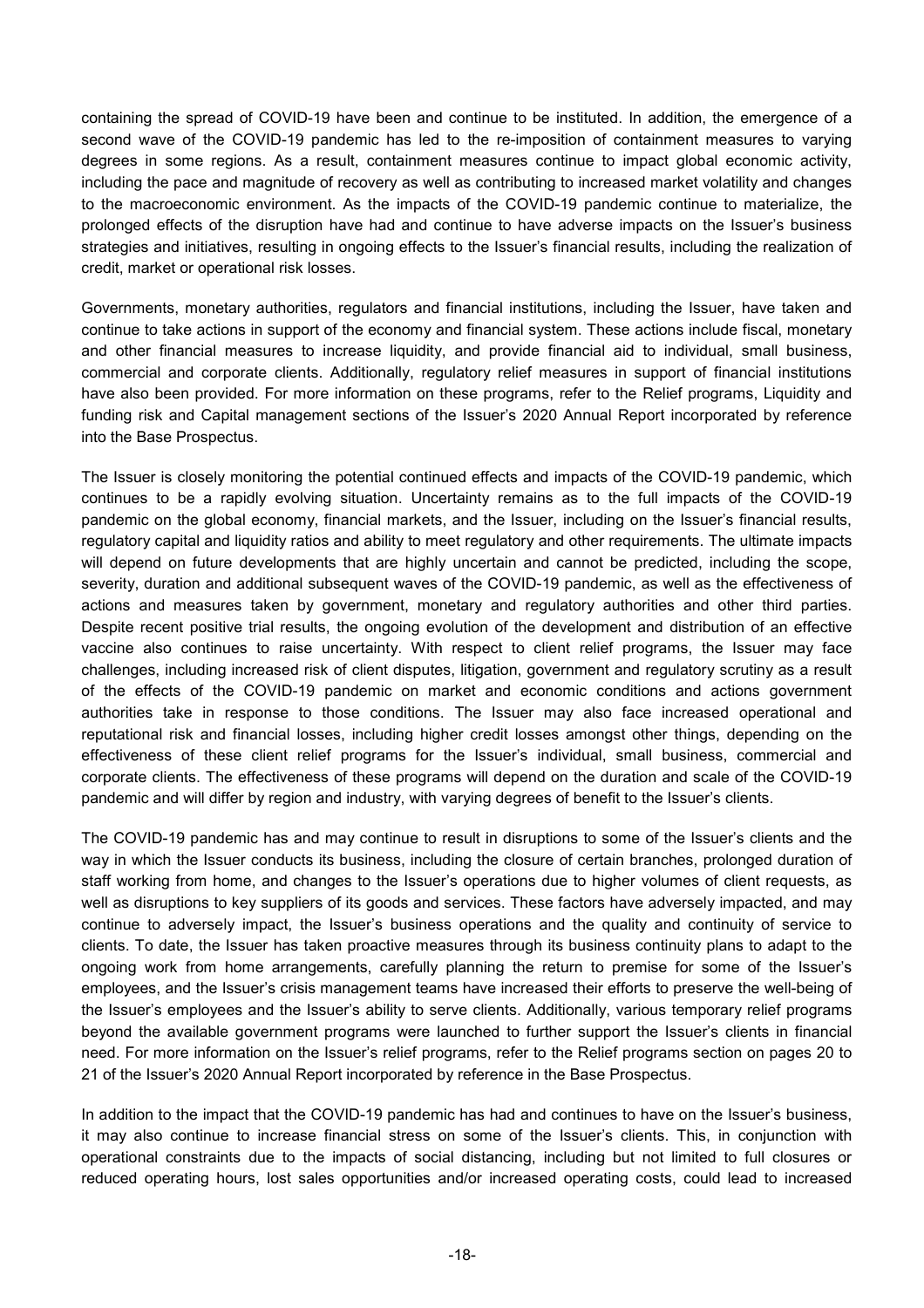pressure on some of the Issuer's individual clients as well as on the financial performance on some of the Issuer's small business, commercial and corporate clients, which could result in higher than expected credit losses for the Issuer.

If the COVID-19 pandemic is prolonged, including the possibility of additional subsequent waves, or further diseases emerge that give rise to similar effects, the adverse impact on the economy could deepen and result in further volatility and declines in financial markets. Moreover, it remains uncertain how the macroeconomic environment, and societal and business norms will be impacted following this COVID-19 pandemic. Unexpected developments in financial markets, regulatory environments, or consumer behaviour and confidence may also have adverse impacts on the Issuer's financial results and condition, business operations and reputation, for a substantial period of time. See also the impact of Covid-19 pandemic on other top and emerging risk factors, operational and reputational risks as well as credit and liquidity and funding risks described above.

## *5.2 Systemic Risk*

Systemic risk is the risk that the financial system as a whole, or a major part of it – either in an individual country, a region, or globally – is put in real and immediate danger of collapse or serious damage due to an unforeseen event causing a substantive shock to the financial system with the likelihood of material damage to the economy, and which would result in financial, reputation, legal or other risks for the Issuer.

Systemic risk is considered to be the least controllable risk facing the Issuer, leading to increased vulnerabilities as experienced during the 2008 global financial crisis and the COVID-19 pandemic. The Issuer's ability to mitigate systemic risk when undertaking business activities is limited, other than through collaborative mechanisms between key industry participants, and, as appropriate, the public sector and regulators to reduce the frequency and impact of these risks. The two most significant measures in mitigating the impact of systemic risk are diversification and stress testing.

The Issuer's diversified business model, portfolios, products, activities and funding sources help mitigate the potential impacts from systemic risk as well as having established risk limits to ensure its portfolio is diversified, and concentration risk is reduced and remains within its risk appetite.

Stress testing involves consideration of the simultaneous movements in a number of risk factors. It is used to ensure the Issuer's business strategies and capital planning are robust by measuring the potential impacts of credit, market, liquidity, and operational risks on it, under adverse economic conditions. The Issuer's enterprise-wide stress testing program evaluates the potential effects of a set of specified changes in risk factors, corresponding to exceptional but plausible adverse economic and financial market events. These stress scenarios are evaluated across the organization, and results are integrated to develop an enterprisewide view of the impacts on the Issuer's financial results and capital requirements. For further details on the Issuer's stress testing, refer to the Enterprise risk management section on pages 57 to 61 of the Issuer's 2020 MD&A incorporated by reference into the Base Prospectus.

The Issuer's financial results are affected by the business and economic conditions in the geographic regions in which it operates. These conditions include consumer saving and spending habits as well as consumer borrowing and repayment patterns, business investment, government spending, exchange rates, sovereign debt risks, the level of activity and volatility of the capital markets, strength of the economy and inflation. Given the importance of the Issuer's Canadian and U.S. operations, a continued economic downturn may largely affect its personal and business lending activities and may result in higher provisions for credit losses. Deterioration and uncertainty in global capital markets could result in continued high volatility that would impact results in Capital Markets, while in Wealth Management weaker market conditions could lead to lower average fee-based client assets and transaction volumes. In addition, worsening financial and credit market conditions may adversely affect the Issuer's ability to access capital markets on favourable terms and could negatively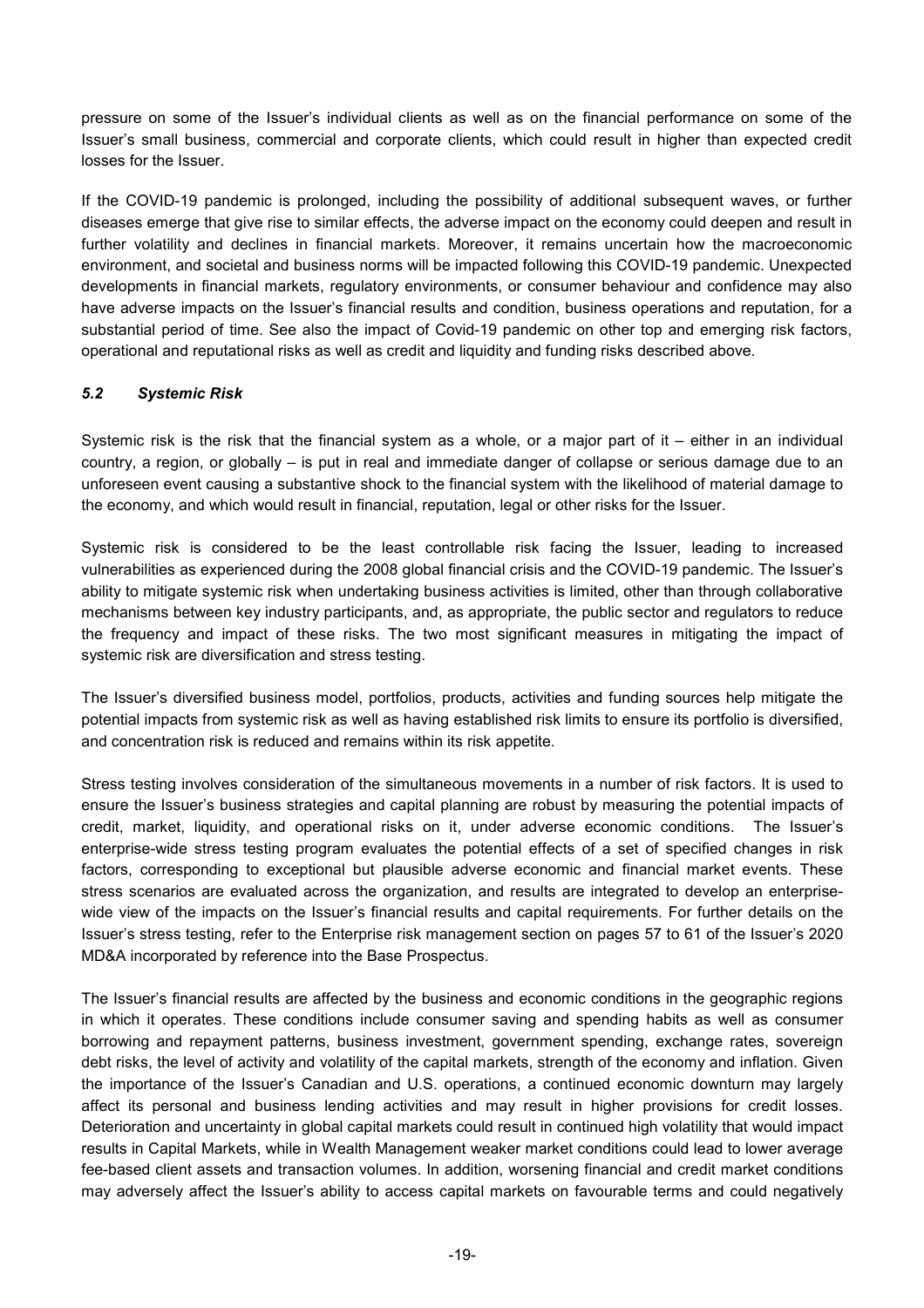affect its liquidity, resulting in increased funding costs and lower transaction volumes in Capital Markets and Investor & Treasury Services.

The Issuer's financial results are also sensitive to changes in interest rates. Central banks globally reduced benchmark interest rates in 2020, largely in response to the impact of the COVID-19 pandemic in an effort to provide support to maintain the resilience and stability of the financial systems. A continuing low interest rate environment in Canada, the U.S. and globally would result in net interest income continuing to be unfavourably impacted by spread compression across many of the Issuer's businesses while an increase in interest rates would benefit the Issuer's businesses. However, a significant increase in interest rates could also adversely impact household balance sheets, leading to credit deterioration which might negatively impact the Issuer's financial results, particularly in some of its Personal & Commercial Banking and Wealth Management businesses.

## **6. Overview of other risks**

In addition to the risks described above, there are other risk factors, described below, which may adversely affect the Issuer's businesses and financial results. The following discussion is not exhaustive as other factors could adversely affect the Issuer's results.

#### *6.1 Government fiscal, monetary and other policies*

The Issuer's businesses and earnings are affected by monetary policies that are adopted by the BoC, the Fed in the U.S., the ECB in the EU and monetary authorities in other jurisdictions in which the Issuer operates, as well as the fiscal policies of the governments of Canada, the U.S., Europe and such other jurisdictions. Such policies can also adversely affect the Issuer's clients and counterparties in Canada, the U.S. and internationally, which may increase the risk of default by such clients and counterparties.

#### *6.2 Tax risk and transparency*

Tax risk refers to the risk of loss related to unexpected tax liabilities. The tax laws and systems that are applicable to the Issuer are complex and wide ranging. As a result, the Issuer ensures that any decisions or actions related to tax always reflect its assessment of the long-term costs and risks involved, including their impact on the Issuer's relationship with clients, shareholders, and regulators, and its reputation.

The Issuer's tax strategy is designed to provide transparency and support its business strategy, and is aligned with the Issuer's corporate vision and values. The Issuer seeks to maximize shareholder value by structuring its businesses are structured in a tax-efficient manner while considering reputational risk by being in compliance with all laws and regulations. The Issuer's policy seeks to ensure that it:

- Acts with integrity and in a straightforward, open and honest manner in all tax matters;
- Ensures tax strategy is aligned with the Issuer's business strategy supporting only bona fide transactions with a business purpose and economic substance;
- Ensures all intercompany transactions are conducted on arm's length terms;
- Ensures the Issuer's full compliance and full disclosure to tax authorities of its statutory obligations; and
- Endeavours to work with the tax authorities to build positive long-term relationships and where disputes occur, address them constructively.